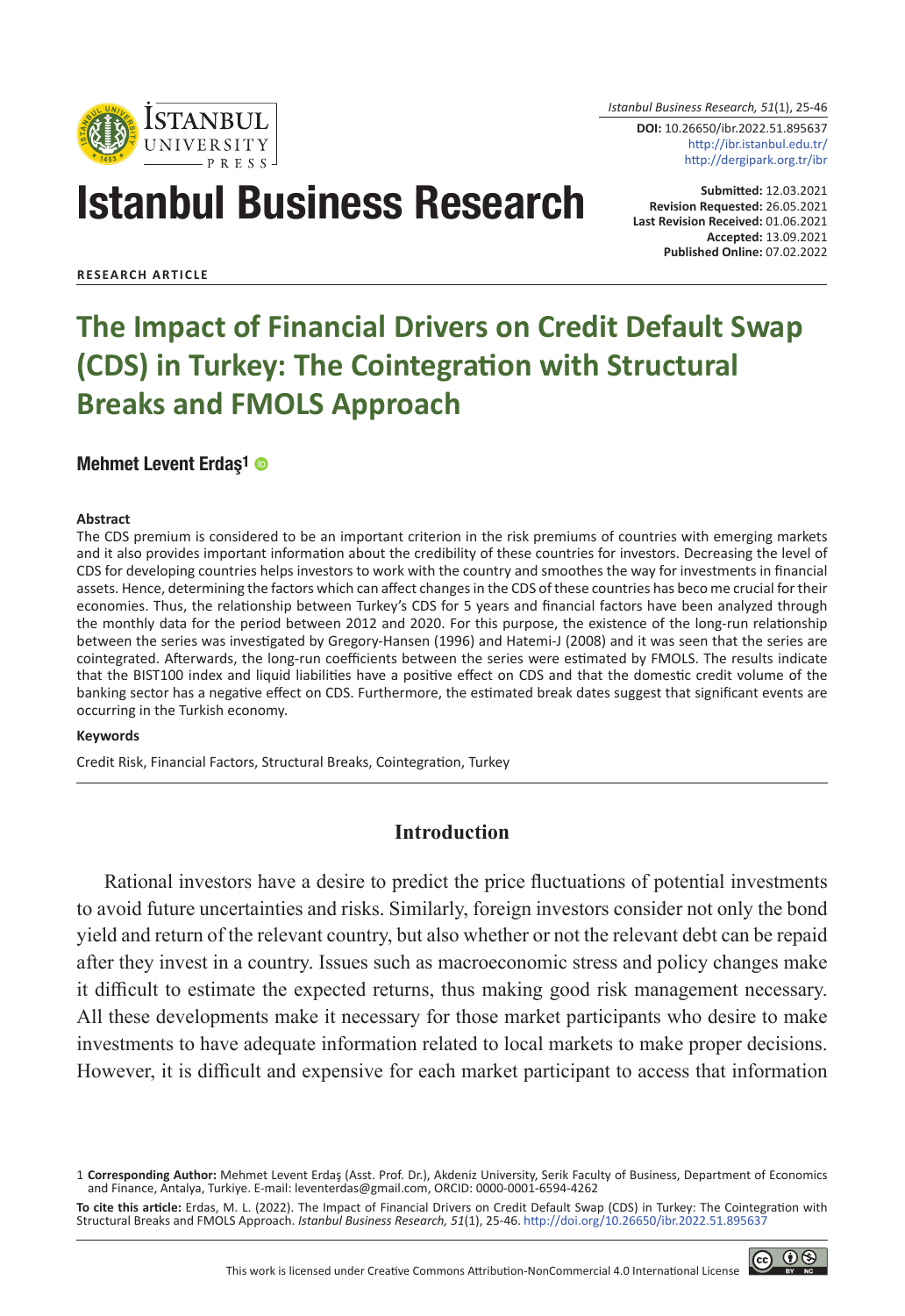with their potentials (Dinc et al., 2018: 182). Additionally, fast-developing technologies and globalization have led to innovations in financial markets and have made the development of different financial instruments for several needs necessary. All of these factors have made investors apply for financial instruments to avoid risks (Baltaci and Akyol, 2016: 610). Hence, other financial instruments, which have emerged to assist in avoiding credit risk and are increasingly common, are credit derivatives.

It is increasingly common for companies and developing countries to apply for credit derivatives, which enable the trading of credit risk (in other words, aim to manage credit risks). One of the most widely sought after credit derivatives in financial markets has been the CDS (Hull et al., 2004: 2790; Hull and White, 2001: 12). The CDS, one of the most important credit derivatives within financial markets, has also become one of the main indicators that is used in evaluating the risk perception related to a country (Atmisdortoglu, 2019: 42). Policymakers and researchers have begun to carefully follow the mobility in CDS premiums. CDS protects the creditor party against the risk of non-repayment of a loan in return for a certain premium and undertakes the role of protection against the value loss or damage which may occur in the related asset. It was first introduced to the financial world by the US-based investment bank JP Morgan Chase in 1995 (Danaci et al., 2017: 68). CDS is a financial derivative product acting as a kind of insurance by providing protection against the risk of incomplete and deferred payments for debt instruments issued by a country or a company (Amato, 2005: 56; Sarigul and Sengelen, 2020: 206). Its purpose is to get rid of the risk of bankruptcy of the creditor and the debtor. The CDS vendor then bears this risk, which naturally requires a determined fee. The fees which are paid to third parties for insurance are called CDS premiums or CDS spreads (Akkaya, 2017: 130). The CDS premium is the rate that evens up the current values of the expected receipt and expected loss amounts and is mostly determined through the expectations of the market participants about the default potential of the financial assets. Thus, the creditors bear the risk of not being able to collect their receivables from the CDS vendor. In this respect, CDS ensures that the credit risk is transferred from the protection buyer to the protection seller in return for a determined payment (Fontana and Scheicher, 2010: 5).

The CDS premium provides important information on the performance of the real economy and helps early detection of possible risks and damages, especially in developing countries, with increasing risk premiums to the global financial system. The increase in the CDS premium causes an increase in macroeconomic uncertainty and may negatively affect the decision processes of direct or indirect investments proposed for a country. Due to its role in the financial markets, the number of studies conducted to determine the variables affecting CDS premium has increased in recent years, with an emphasis on analyzing the relationships between macroeconomic and financial variables. In this study, those financial variables in Turkey which may affect the CDS premium are analyzed. Within this framework, the aims of our study were to determine the dates of structural breaks on the monthly CDS premium,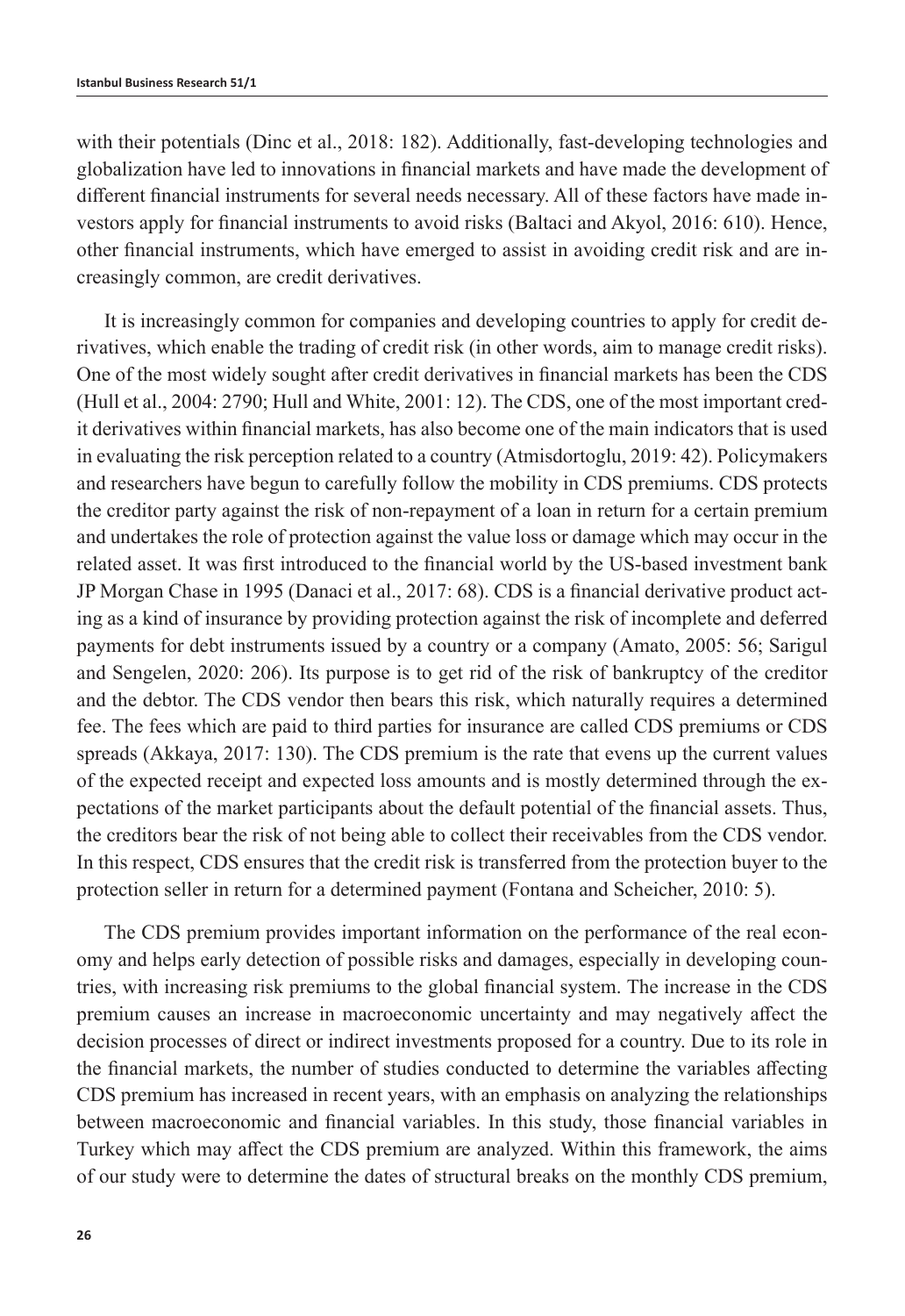which are determined by considering the 5-year CDS base ratings of Turkey between March 2012-2020, to reveal the economic and political factors causing those breaks, and to question whether the selected financial variables affect the CDS premium. In this research, in which the effects of financial variables on the CDS premium are analyzed, it is thought that studies which analyze the structural break models and the dynamic relationship between the variables are limited by considering the national and international literature and it is discovered that the studies analysing the risk perception for Turkey are conducted through weighted credit ratings and therefore it is understood that this study will contribute to the literature.

The structure of the paper is as follows: after the Introduction, Section 2 provides a brief literature review on financial and macroeconomic determinants of CDS premiums. Sources of the data as well as methodology are presented in Section 3. Section 4 presents the empirical results of the determinants of Turkey's CDS premium. In the last section, all findings are interpreted within the frame of the literature, and policy recommendations are proposed.

# **Review of Literature**

In parallel with the increase in the transaction volume of the CDS premium in the financial markets, the importance of the CDS premium within the economic literature also increases. With the recent financial developments, those studies on the macroeconomic and financial variables related to the CDS premium and which affect those premiums have become popular. The key determinants of CDS premiums such as high volatility in global financial markets and frequent changes in risk appetite (Pan and Singleton, 2008, Longstaff et al., 2011; Fender et al., 2012; Fontana and Scheicher, 2016 are discussed in the current literature). A summary of those studies conducted on those relationships is provided below.

Chan et al. (2008) evaluated the dynamic relationship between sovereign CDS spreads and stock prices for seven Asian countries for the period from 2001 to 2007 using the Merton type structural model. They found that there is a strong negative correlation between CDS spreads and stock indexes for most Asian countries. Ersan and Gunay (2009) focused on examining the effects of the financial developments on CDS spreads. They applied VAR models. The results indicated that the Eurobond incomes and Dow Jones Index incomes variables were factors that had an affect on the country's spreads instead of local factors. Zhang et al. (2010) examined the CDS premium associated with exchange rates by using Granger causality and found that the CDS index differences provide carry-trade information. Longstaff et al. (2011) analyzed the sovereign credit risks through the CDS data obtained from developed and developing countries for the period between 2000 and 2010, and they found that the sovereign credit risk can be related to global factors instead of national factors. The results indicated that the CDS premium of the countries has a closer relationship with the volatility risk premiums expressed with the USA share market and higher-yielding markets as well as the VIX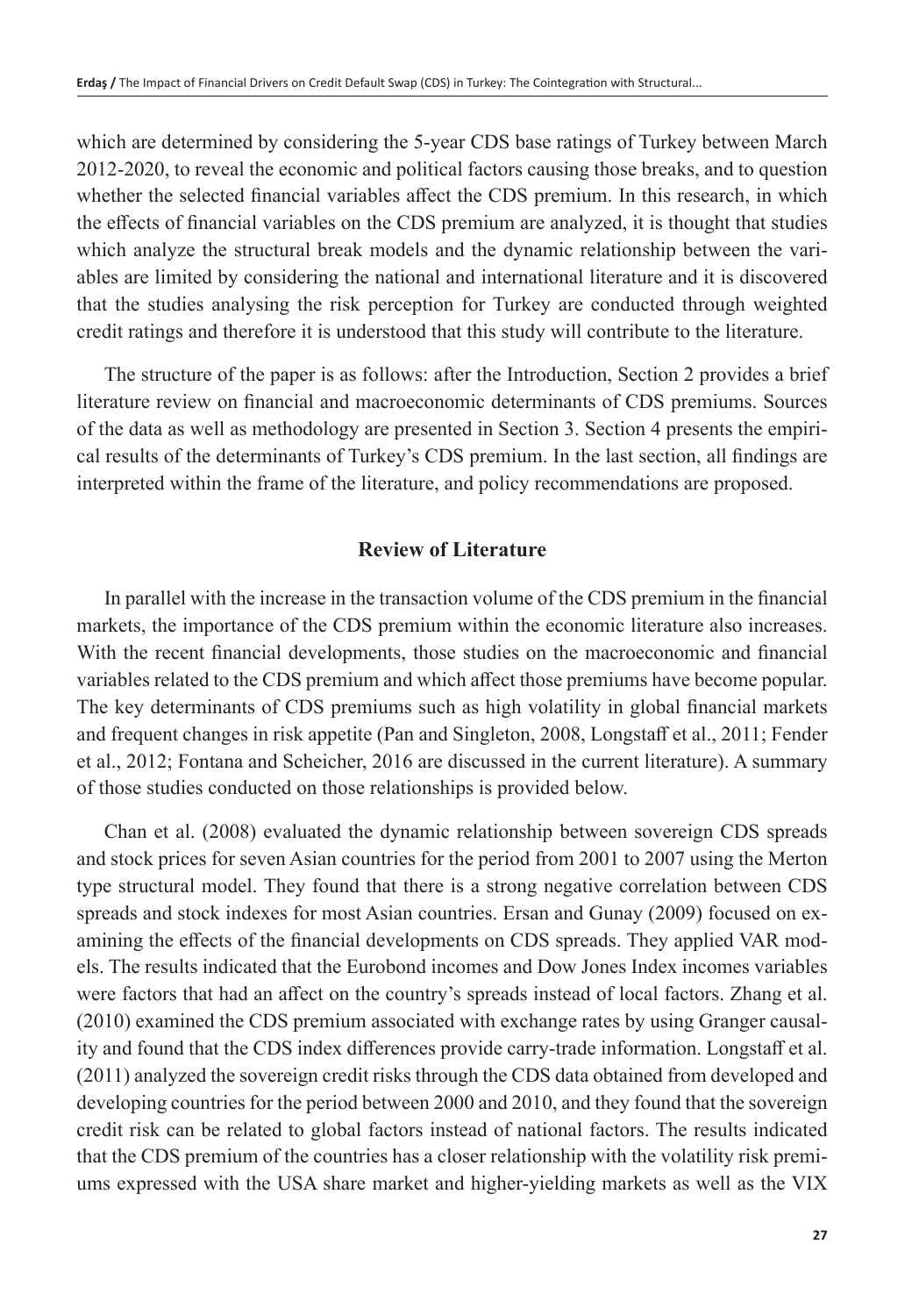index. Liu and Morley (2012) studied the connection between the CDS spread, exchange rate, and the financial stability for the United States and France by applying the Autoregressive (VAR) and Granger causality. The study reported that the exchange rate has significant effects on the CDS while the interest rate has a limited effect on the CDS. Coronado et al. (2012) aimed to explore the association between stock indexes and the sovereign CDS market. The results suggested that sovereign CDS has a negative correlation with stock indexes. Ertugrul and Ozturk (2013) have investigated the relationship between CDS spreads and financial market indicators for the selected emerging market countries. The results suggest that the CDS spreads have a cointegration relationship with the remaining financial market indicators. The results also reveal that the CDS spread is negatively related to market uncertainties. Aizenman et al. (2013) analyzed the factors affecting the CDS premium for Greece, Ireland, Italy, Portugal, and Spain in particular to estimate the credit risk pricing of sixty countries within the period between 2005 and 2010. The results of the analysis indicated that the TED margin, trade openness index, foreign debts, and inflation have important roles in the CDS premium. Eyssell et al. (2013) analyzed Chinese data to research the determinants of the CDS premium. In the research in which the VAR analysis method was used, data obtained from the stock index, real interest rate, and S&P 500 were used. It was discovered that the changes in the Chinese spreads affect the changes in the stocks. Hanci (2014) examined the existence of the relation between CDS spreads and the BIST100 index in Turkey between 2008 and 2012 by applying the GARCH method. The results revealed that the BIST100 index was associated negatively with CDS spreads. Koy (2014) analyzed the relationship between the CDSs and Euro bonds premiums of the eight countries through the daily data obtained from the period between 2009 and 2012 by applying Johansen cointegration and Granger causality tests. A causality relationship between the CDSs and Euro bond was detected. Yenice and Hazar (2015) used correlation analysis to examine the relationship between the stock exchange, exchange rate, and CDS premium, focusing on developing countries (including Turkey) from 2009 to 2014. The results showed that the CDS premium correlates with the stock exchanges and exchange rates of countries. Bozkurt (2015) examined the relationship between the CDS premium and financial stability using fuzzy regression analysis. The results indicated that there is a long-term relation between the NPLs and the macroeconomic variables, and the results of the Granger causality test indicated that the mentioned relations are dual. It was concluded because of the study that there is a negative relationship between financial stability and CDS premium. Gun et al (2016) focused on determining whether the 2013 Gezi Park events caused a significant impact on Turkish CDS spreads or not for the period between 2010 and 2015 by using the VAR method, Johansen cointegration test, and causality with the Granger test. They found a significant relationship between CDS spread Euro bond interest, BIST-100 index, foreign currency basket, and bond yield. The results also suggest that there were significant correlations between the Gezi Park events and CDS spread. Eren and Basar (2016) discovered that CDS premium affects the stock market prices positively in a long-term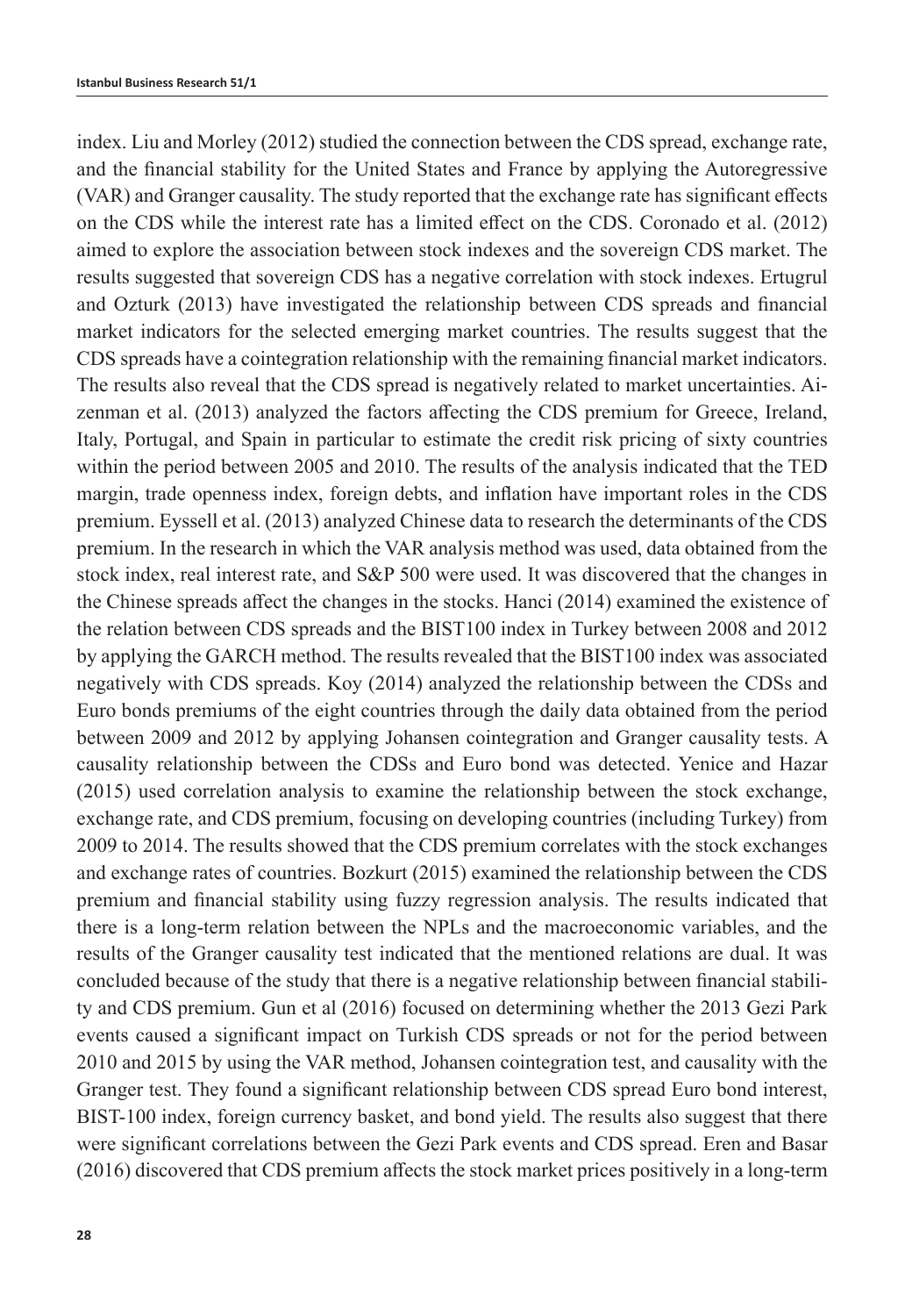period in the study where they analyzed the effects of the CDSs and macroeconomic factors on the BIST-100 index. The monthly data related to the variables of the ARDL model, inflation interest rate, foreign exchange rate, money supply, foreign trade balance, and CDS price for the period between 2005 and 2014. Baltaci and Akyol (2016) used the dynamic panel data method to examine the determinants of the CDS in developing countries (including Turkey) throughout quarterly data of 2004-2008. The results of the GMM analysis indicated that the CDS spreads are affected by many macroeconomic factors. Degirmenci and Pabuccu (2016) tried to explain the relationship between the Istanbul Stock Exchange and CDS premiums and they discovered a bilateral relationship between BIST-100 and CDSs for the period between 2010 and 2015. They applied VAR analysis, Granger causality analysis, and the Artificial Neural Network-based NARX method in their study. Kocsis and Monostori (2016) researched the relationship between the fundamental macro-financial indicators and the CDS premium of 13 Eastern European countries for the period between 2008 and 2014. In their study, in which they categorized macro-financial indicators as real growth, external position, financial status, banking sector vulnerability, and political-institutional development, they discovered that national factors are far more effective in explaining the CDS premium rather than the global factors. Aksoylu and Gormus (2018) studied the relation between the financial drivers and CDS premium in nine countries from 2005 to 2015. The results indicated that there is an asymmetric causality relationship between the CDS premium and the financial drivers. Munyas (2018) evaluated the connection between the CDS premium and the market data for Turkey by employing regression analysis. Their results suggest that the BIST-100 index is related negatively with CDS premiums while the Dollar exchange rate and bond interest rate are not statistically significant. Mateev and Marinova (2019) studied the relation between the CDS and market price of Markit iTraxx Europe index companies between 2012 and 2016 using linear and non-linear models that allowed for structural breaks. The results indicated that CDS spreads and stock prices are cointegrated and there are long-run relations between the CDS spreads and stock prices. Kilci (2019) analyzed the relationship between the foreign debt/GDP rate and countries' CDS premium for the period between 2000Q1 and 2018Q2. In the analysis, the Fourier cointegration test and Granger causality test were applied through the data obtained from the quarter periods. The results indicated that there is a positive relationship between the variables. Atmisdortoglu (2019) conducted research to determine the stock exchange, interest rate, and exchange rate of CDS premiums using data of the emerging markets over the period 2010-2019 and employed VAR analysis. The results revealed that the stock exchange had the largest effect among the selected variables, whereas the exchange rate and interest rate had no significant effect. Avci (2020) studied the association of the CDS spreads with equity markets in Turkey between 2003 and 2018 using cointegration with structural breaks and causality methods. The results suggested that there is cointegration among the variables and unidirectional causality from BIST-100 to CDS premium. Sevil and Unkaracalar (2020) examined the link between CDS spreads for Turkey and portfolio investments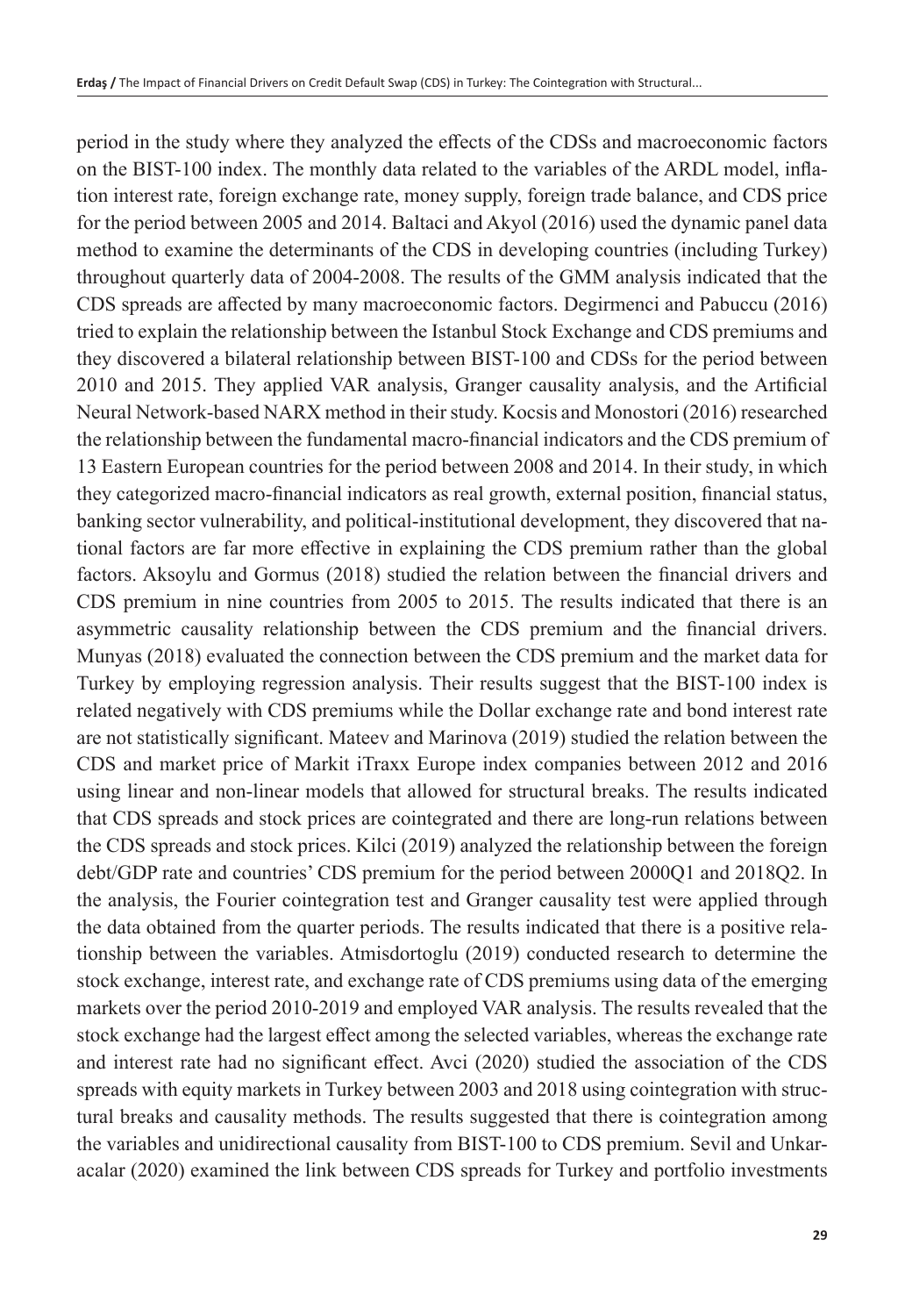for the period of the quarterly data from 2010 to 2018 using the FMOLS test. The findings suggest that there is a negative relationship between portfolio investments and CDS spreads.

#### **Data and Methodology**

In this study, the relationship between Turkey's 5-year CDS premium and the BIST100 index, the domestic credit volume for the banking sector, exchange rate, and liquid liabilities are analyzed. The data collected comprises monthly data between March 2012 and March 2020 and consists of 97 observations. The reason for applying the five-year CDS premium is because it are more liquid compared to the ten-year CDS premium (Hull and White, 2001; Longstaff et al., 2011; Hull, 2012). The data was obtained from the Central Bank of the Republic of Turkey and investing.com. Since the results of the logarithmic form are better than the linear form, all data are further expressed in their natural log forms.

Reasons such as economic crises, changes in the economic policies, political instability financial instability, and natural disasters can cause structural breaks on the economic time series (Bozkurt and Okumus, 2015: 27). Hence, structural breaks on the time series are investigated in the cointegration analyses in which the balanced relationship between the economic variables is common (Altay and Yilmaz, 2016: 80). Several social and political issues such as economic crises in Turkey have been effective on the macroeconomic variables. Those effects created a change on the average or variance of the time series variables or sometimes on both their average and variance (Caglar and Mert, 2017: 25). Therefore, the cointegration tests with structural breaks in the study consider those effects. In the study, the relationship between the variables through applying cointegration and causality tests test the financial relationship.

The empirical analysis of the study consists of three main parts. Firstly, the Phillips-Perron (PP) (1988) unit root test and the Lee and Strazicich (2003) with two structural breaks unit root test are applied to test the unit-roots and stationarity of the variables. Without taking the existence of the structural breaks in the cointegration equation, the cointegration tests can provide deviant results. Therefore, since the existence of structural breaks can affect cointegration relationships, the cointegration tests developed by Gregory-Hansen (GH) (1996) and Hatemi-J (2008) which take the structural breaks into consideration are applied at the second stage of the analysis. When the findings are evaluated, considering the structural breaks for modelling the long-term relationship of cointegration relationship will make the results more significant. In case the relevant variables are cointegrated, the long-term estimate coefficient will be obtained through the fully modified least square (FMOLS) methods which were suggested by Stock and Watson (1993).

GH (1996) is a test in which the structural breaks are determined internally, and which allows a single structural break (Gregory and Hansen, 1996: 555). Another important point of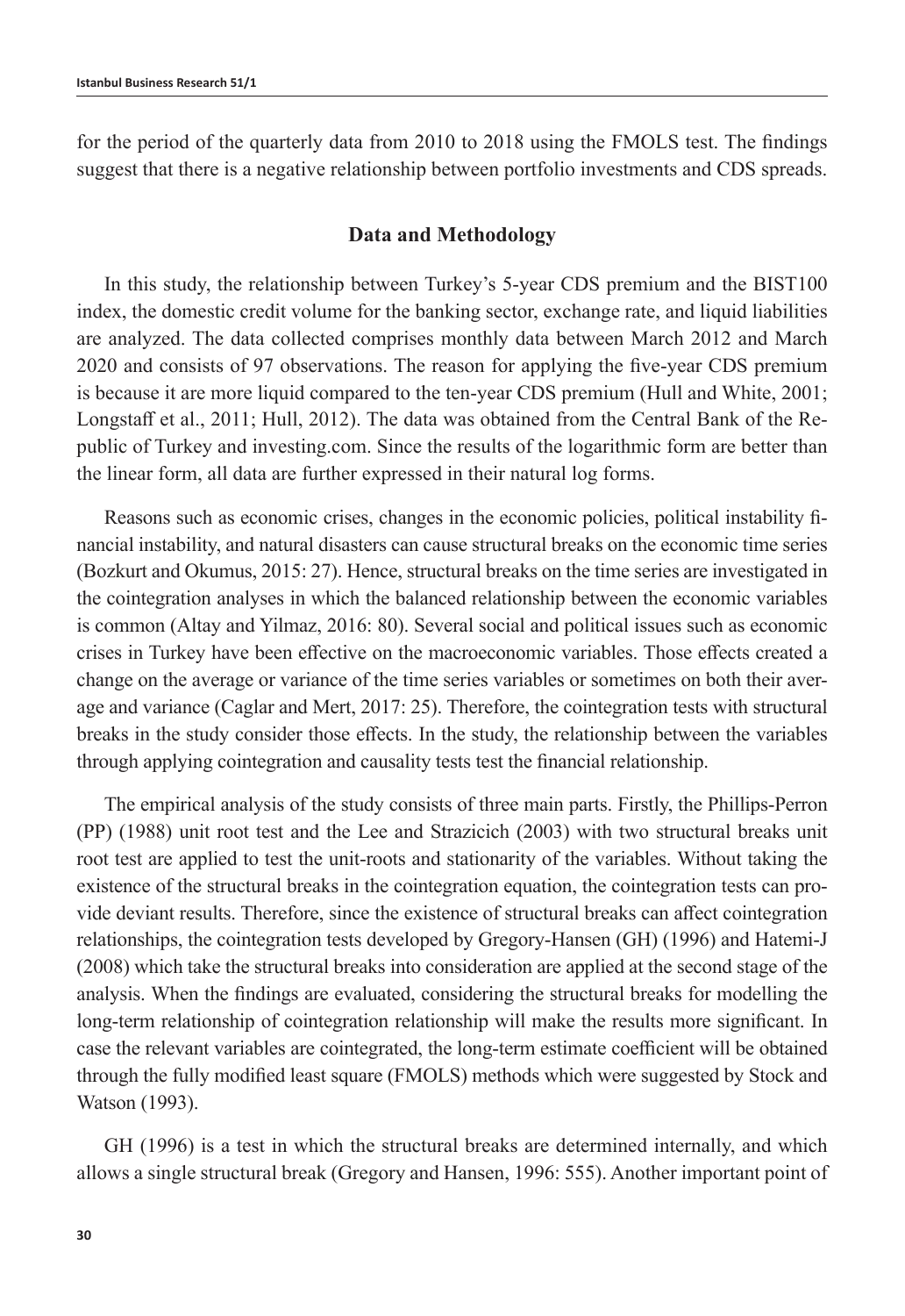this test is the ability to treat the issue of a break (which can be determined endogenously) and cointegration together (Le and Chang, 2012: 89). In the GH (1996) test which is the extension of the Zivot-Andrews (1992), single-equational regression models were developed to analyze the cointegration relationship considering the structural breaks (Yilanci and Ozcan, 2010: 26). To account for one endogenous break, Gregory and Hansen (1996a, 1996b) propose the following three models which are level shift, level shift with the trend, and intercept with slope shifts (Gregory and Hansen, 1996: 102-103):

Model C (level shift)

$$
y_t = a_1 + a_2 \vartheta_{1\tau} + \delta_1 y_{2\tau} + e_t, \quad t = 1, \dots, n
$$
 (1)

Model C/T (level shift with trend):

$$
y_t = a_1 + a_2 \vartheta_{1\tau} + bt + \delta_1 y_{2\tau} + e_t, \ t = 1, ..., n
$$
 (2)

Model C/S (regime shift):

$$
y_t = a_1 + a_2 \vartheta_{1t} + \delta_1 y_{2\tau} + \delta_2 y_{2\tau} \vartheta_{1\tau} + e_t, \quad t = 1, ..., n
$$
 (3)

where  $\alpha_l$  is the intercept before the break and  $\alpha_2$  is the change in intercept at the time of the break,  $y_{2\tau}$  is an m-dimensional vector of explanatory variables and *et* is the disturbance term. In the 3<sup>rd</sup> Model,  $\delta_l$  is the cointegrating slope coefficient before the shift and  $\delta_2$  is the change in the cointegrating slope coefficient at the time of the break (Gregory and Hansen, 1996: 102-103). In equations (1), (2) and (3),  $\theta_{1\tau}$  is a dummy variable. To model the structural change, GH (1996) defined the indicator variable as follows:

$$
\vartheta_{1\tau} = \{0, t \leq [n\tau] \ 1, t > [n\tau] \} \ 0.15 < \tau < 0.85 \tag{4}
$$

Here,  $\theta_{1\tau}$  is a dummy variable, *n* is the number of observations,  $\tau$  is the unknown parameter  $(0, 1)$  denotes the relative timing of the break point and  $\lceil \cdot \rceil$  denotes integer part.

For each of the above three models, unit root tests are applied on the residuals series employing  $ADF^*$ ,  $Z_t^*$  ve  $Z_{\alpha}^*$  tests. Here, to test the cointegration relationship GH (1996) propose the following tests (Mert and Caglar, 2019: 378):

$$
ADF^* = ADF(\tau)
$$
  
\n
$$
Z_t^* = Z_t(\tau)
$$
  
\n
$$
Z_\alpha^* = Z_\alpha(\tau)
$$
\n(5)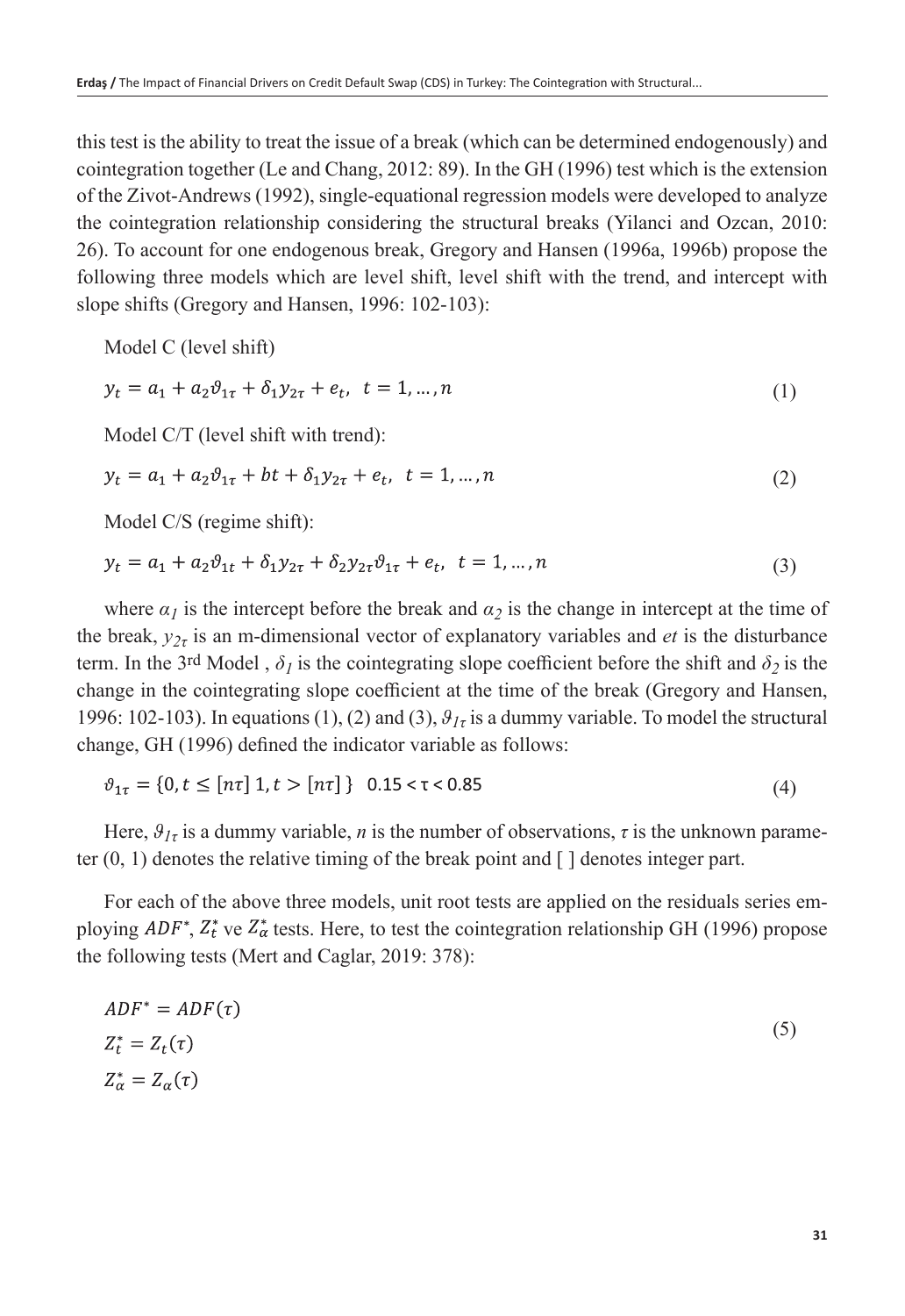The  $Z_\alpha$  statistic can be defined as follows:

$$
Z_{\alpha}(t) = n(\hat{\rho}_t^* - 1) \tag{6}
$$

Finally, the  $Z_t$  statistic can be defined as follows

$$
Z_t(\tau) = \frac{(\hat{\rho}_t^* - 1)}{\hat{s}_\tau} \tag{7}
$$

For the GH (1996) cointegration test with a break, the single possible regime change (single break) is taken into consideration; however, multiple breaks on the cointegration coefficient during the period under analysis can cause changes in the long-term relationship between the series. In cases of multiple breaks in those variables, the test results with a single break will be weaker. To solve this problem, Hatemi-J (2008) contributed to the literature by developing the GH (1996) method through the existence of two breaks and by considering two possible regime changes (double break). Therefore, the Hatemi-J (2008) cointegration test is an extended version of the GH (1996) cointegration test by allowing two structural breaks. With the Hatemi-J (2008) test, the breaks can be modeled through only the regime change (C/S) model and the break point is determined internally in the test strategy.

The first of them is the GH (1996) cointegration model, which contains an endogenous break. Hatemi-J (2008) considers only a model with regime shift in which two endogenous breaks affect both the intercept and the slopes coefficients. Here, he revealed that cointegration analysis can be performed even in the presence of two breaks in the series

The model which is identified as C/S is presented by:

$$
y_t = a_0 + a_1 D_{1t} + a_2 D_{2t} + \beta'_0 x_t + \beta'_1 D_{1t} x_t + b'_2 D_{2t} x_t + u_t
$$
\n(8)

where,  $\alpha_0$  indicates the first structural break,  $\alpha_1$  indicates the break caused by the first structural break, and  $\alpha_2$  indicates the break caused by the second structural break. While  $\beta_0$ indicates the slope parameter before the structural changes,  $\beta_l$  indicates the effect of the first structural change on the slope, and  $\beta_2$  the effect of the second structural change is the parameter. In equation (8),  $D_{1t}$  and  $D_{2t}$  are dummy variables which include the effects of structural breaks in the model and are defined as follows (Mert and Caglar, 2019: 379):

$$
D_{1t} = \{0, t \leq \lfloor n\tau_1 \rfloor \ 1, t > \lfloor n\tau_1 \rfloor \} \text{ve } D_{2t} = \{0, t \leq \lfloor n\tau_2 \rfloor \ 1, t > \lfloor n\tau_2 \rfloor \} \tag{9}
$$

In equation (9), the unknown parameter  $\tau_l$  and  $\tau_2$  indicate the breakpoints. Three different statistics are proposed to test the null hypothesis. The null hypothesis shows that there is no cointegration. These are the test statistics for  $ADF^*$ ,  $Z_t^*$  and  $Z_{\alpha}^*$ . Here, the ADF test statistic is calculated based on the t test value, which is the slope  $u_{t-1}$ . In order that  $Z_a$ ,  $Z_t$  values can be calculated  $\hat{p}^*$ . The  $\hat{p}^*$  term is calculated by the formula below (Hatemi-J, 2008: 499):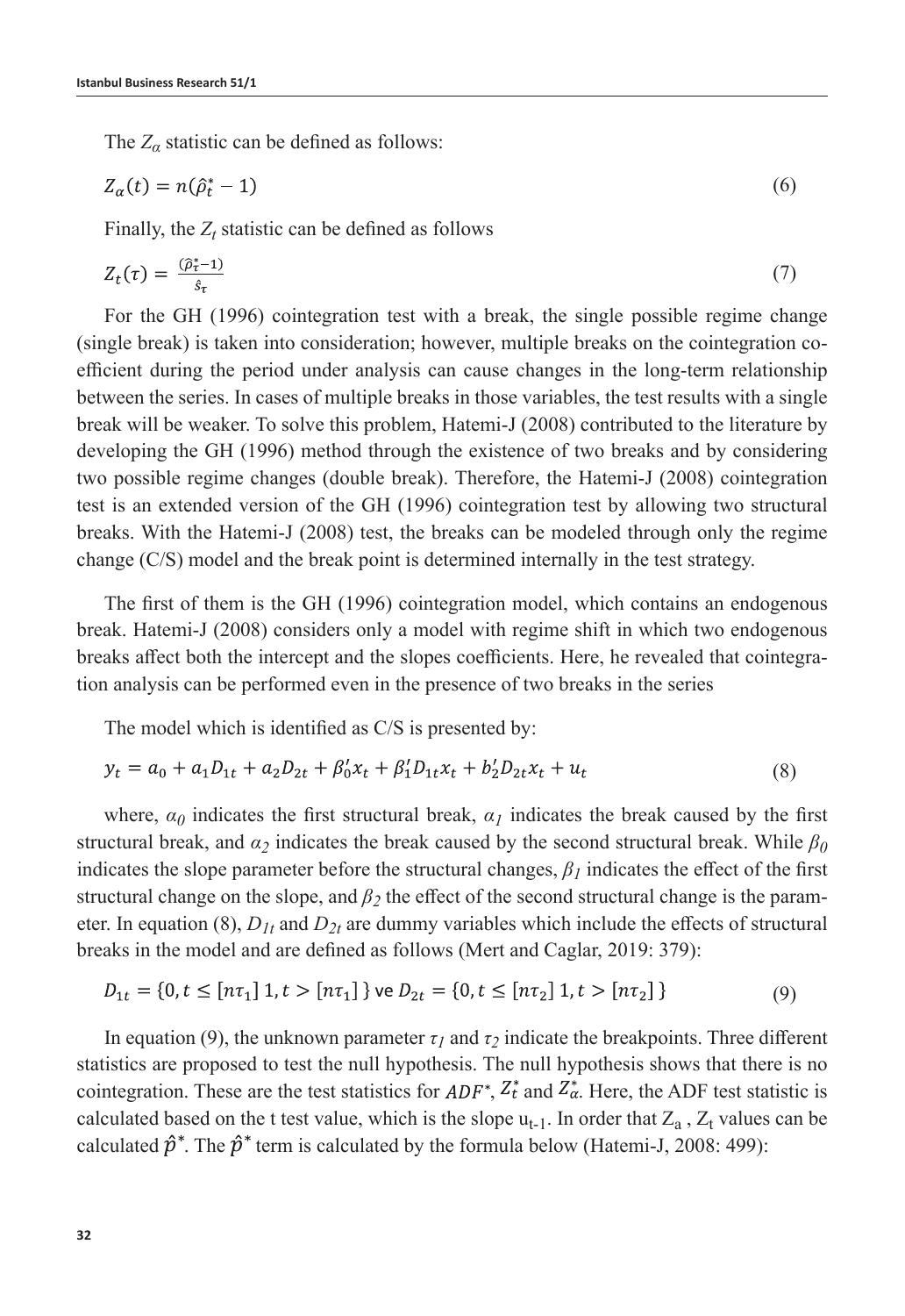$$
\hat{p}^* = \frac{\sum_{t=1}^{n-1} \left( \hat{u}_{t\tau} \hat{u}_{t+1} - \sum_{j=1}^B w(j/B)\hat{\gamma}(j) \right)}{\sum_{t=1}^{n-1} \hat{u}_t^2}
$$
(10)

After the coefficient  $\hat{p}^*$  is estimated,

$$
Z_{\alpha} = n(\hat{\rho}^* - 1) \tag{11}
$$

$$
Z_{t} = \frac{(\rho_{t}^{*}-1)}{\left(\hat{\gamma}(0) + \frac{2\sum_{j=1}^{B} w(j/B)\hat{\gamma}(j)}{\sum_{t=1}^{n-1} \hat{u}_{t}^{2}}\right)}
$$
(12)

Here, the term  $\hat{y}(0) + 2\sum_{j=1}^{B} w(\frac{j}{B})\hat{y}(j)$  is the long-term variance of the residues obtained from the regression of  $\hat{u}_t$  on  $\hat{u}_{t-1}$  indicates the forecast.

As the test method is based on the minimum achievement of the three test statistic depending on the  $\tau_1$  and  $\tau_2$  values, Hatemi-J (2008) suggests the following tests:

$$
ADF^* = ADF(\tau_1, \tau_2)
$$
  
\n
$$
Z_t^* = Z_t(\tau_1, \tau_2)
$$
\n(13)

 $Z_{\alpha}^* = Z_{\alpha}(\tau_1, \tau_2)$ 

In order to calculate the long-term estimate coefficient, the FMOLS estimator method is employed. The FMOLS method was developed by Phillips and Hansen (1990) to administer an optimal cointegrating regression estimation that has a combination of *I*(1). This test explicates problems such as endogeneity, serial correlation, measurement errors and allows for the heterogeneity in the long-run parameter (Phillips and Hansen, 1990: 120; Bashier and Siam, 2014; Adom et al., 2015). Therefore, the FMOLS method is preferred to estimate the longterm and short-term coefficients in which the structural breaks can be included in the model as dummy variables.

When the mathematical form  $(n+1)$  of this model is expressed with the dimensional time series vector, it is presented with the following equation (Phillips and Hansen, 1990):

$$
y_t = X_t' \beta + D_{1t}' \gamma_1 + u_{1t} \tag{14}
$$

Here  $y_t$  is the dependent variable  $I(1)$ .  $D_t = (D_{1t}, D_{2t})$  indicates deterministic trend variables, *u1t* indicates zero mean and error term with covariance (*Ω*). The *n* stochastic variables are determined by the  $X_t$  equation.

$$
X_t = \Gamma'_{21} D_{1t} + \Gamma'_{22} D_{2t} + \varepsilon_{2t} \tag{15}
$$

$$
\Delta_{\varepsilon 2t} = u_{2t} \tag{16}
$$

The FMOLS estimator is given by:

$$
\theta_{FMOLS} = [\hat{\beta} \hat{y}_1] = [\sum_{t=1}^{T} Z_t Z_t']^{-1} [\sum_{t=1}^{T} Z_t y_t^+ - T[\hat{\lambda}_{12} \ 0 \ ]]
$$
(17)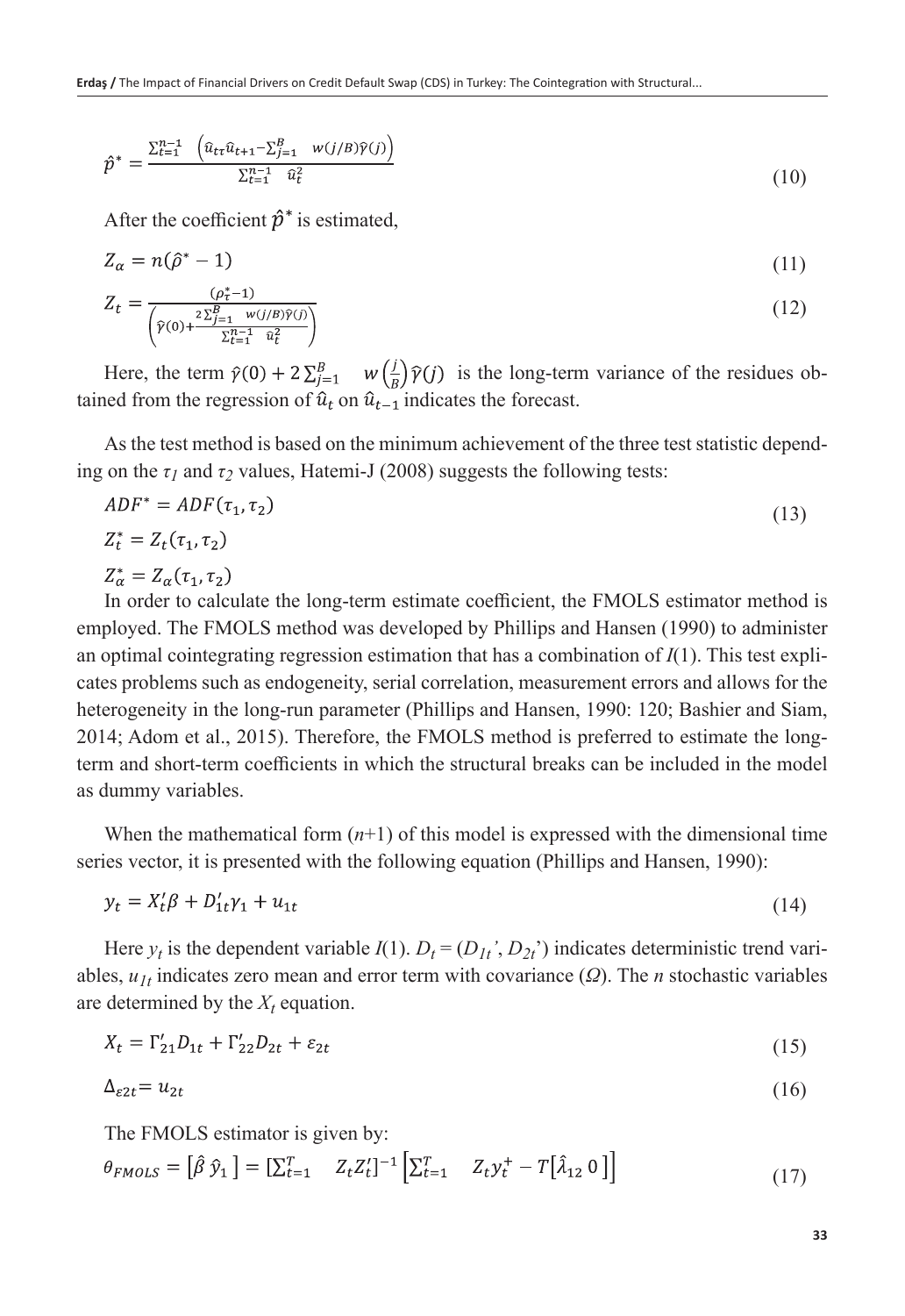Here  $Z_t = (X_t D_t')'$  and  $y_t^+ = y_t - \hat{\omega}_{12} \hat{\Omega}_{22}^{-1} \hat{u}_{2}$  represent the converted data. Estimation with long-term variance-covariance matrices and related elements are estimated using the equation  $\hat{\lambda}_{12}^+ = \hat{\omega}_{12} \hat{\Omega}_{22}^{-1} \hat{u}_{12}$  and  $u_t = (\hat{u}_{1t}^{-1}, \hat{u}_{2t}^{-1})'$  is the deviation correction term (Adom et al., 2015; Mehmood and Shahid, 2014: 60).

#### **Empirical Results**

In the study, the unit root test and cointegration test methods are applied to test the relationship between the variables within the frame of the risk premium. The empirical analysis consists of three sections. First, the stationarity of the series is analyzed through a unit root test. Then, the cointegration test method is used to test the long-term relationships. Finally, the elasticity of the variables is calculated through the long-term coefficient estimator. Before the analysis, the characteristics of the variables included in the model are mentioned. Descriptive statistics are used to control the behavior of financial variables. Table 1 shows the descriptive statistics for the data set employed in this study.

Table 1

*Descriptive Analysis of the Variables*

| <i>Descriptive marries</i> of the rariables |              |               |                |                |              |             |
|---------------------------------------------|--------------|---------------|----------------|----------------|--------------|-------------|
| <b>Variables</b>                            | Mean         | <b>Median</b> | <b>Maximum</b> | <b>Minimum</b> | Std. Dev.    | Jar-Bera    |
| CDS Premium                                 | 246.6651     | 233,8300      | 546.2300       | 121.1300       | 83.48122     | $30.42602*$ |
| BIST100 Index                               | 86,032.40    | 83,268.04     | 119,528.8      | 55,099.33      | 14,997.71    | 3.480335    |
| Credit                                      | $1.54E + 09$ | $1.45E + 09$  | $2.72E + 09$   | $6.17E + 09$   | $6.16E + 08$ | 6.747303*   |
| Exchange $(\$)$                             | 3.343141     | 2.938345      | 6.344575       | 1.763170       | 1.434790     | $11.13840*$ |
| Liquid                                      | $1.41E + 09$ | $1.28E + 09$  | $2.78E + 09$   | $6.97E + 09$   | $5.49E + 09$ | 8.828315*   |
|                                             |              |               |                |                |              |             |

**Source:** Computed by the Author using Eviews 10. \* indicates no normal distribution.

In the descriptive statistics table, the mean, median, standard deviation, and Jargue-Bera are provided. The result of descriptive statistics indicated that the average CDS premium is 246.66 with standard deviation 83.48, whereas the minimum value of CDS is 121.13, and the maximum is 546.23. The average of BIST100 index is 86,032.40, the average domestic credit volume for the banking sector is 1,5E+09, the average foreign exchange rate for USD is 3,34, and the average of liquid liabilities is 1.41E+09. According to the maximum and minimum, it is seen that all the data is in the positive range. In addition, the Jarque–Bera statistics suggest that the variables do not follow a normal distribution - except for the BIST100 index.

In the sequence, Figure 1 presents the plot graphs of the variables in the sample.

Figure 1 indicates the plots of variables over time in movements. The progress of the variables, which monotonically display a mixture of upward and downward sloping trends in terms of the existence of possible structural regimes, can be observed. It is observed in the graphics that none of the variables are in a distribution around a specific mean, therefore none of them are stationary. In general, these graphs indicate that in some periods, the variables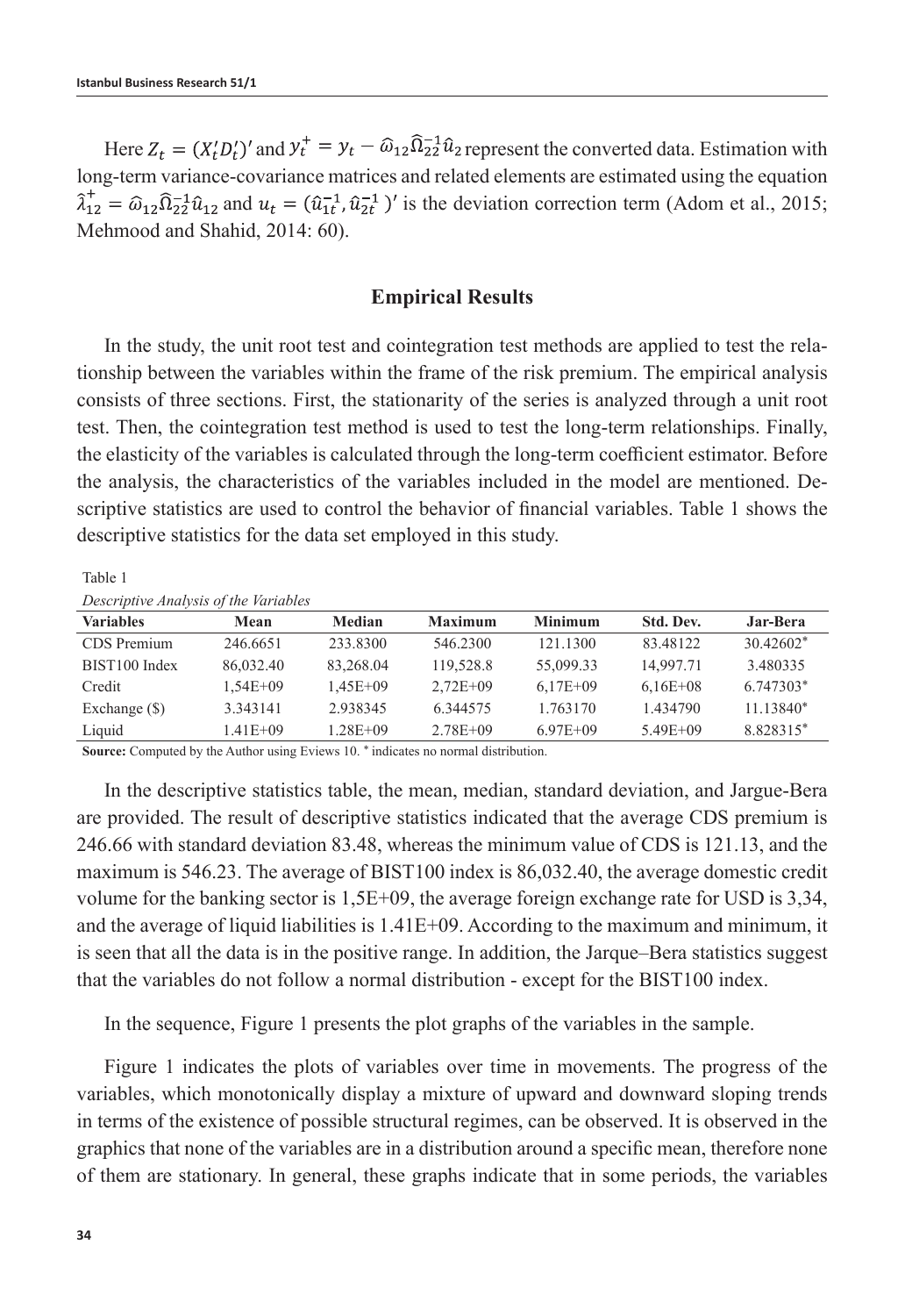appear to have strong relationships. The upward and downward trends in 2018 facts give us an idea of the close relationship between the CDS premium and financial variables in Turkey. As can be seen in Figure 1, and when the distribution of the CDS levels of Turkey from the second half of 2017 up to the present are analyzed, it can be observed that it is above level 500 for short intervals and also that it is not normal, it is right-skewed instead. It is observed that the CDS premium of Turkey has been in a continuous increase for the last 3 years despite the political uncertainties and the fluctuations during the year. The highest value of the monthly CDS premium is about 546 in the August 2018. CDS premium had returned to its pre-downturn rate at the end of 2018. CDS premium showed signs of a slight recovery at the end of 2018 and until the begining of 2019. The political tensions that occurred between the US and Turkey, presidential elections, and political uncertainty can be considered as reasons for the sudden rise of the CDS premium between 2017 and 2018.



*Figure 1.* The Plot of the Data of Selected Financial Variables **Source:** Research data.

It is necessary to determine the stationarity levels of the series to decide on the tests which will examine the cointegration relationship between the variables. Therefore, the PP (1988)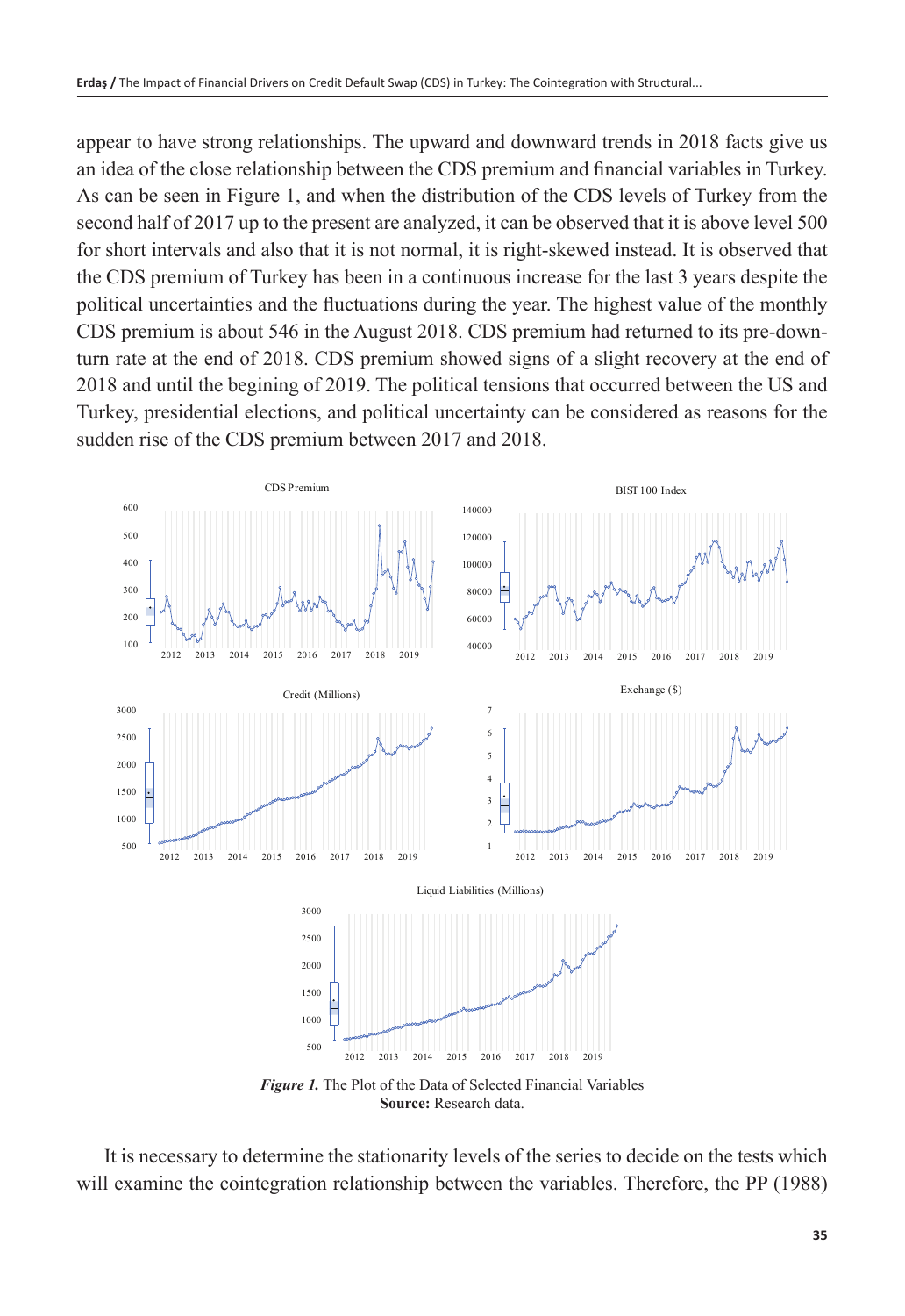and Lee and Strazicich (2003) unit root tests are used in the study. The results of the PP (1988) unit root test and Lee and Strazicich (2003) with two structural breaks unit root test on the selected variables are presented in Table 2 and Table 3, respectively.

| <b>Variables</b> |             | <b>Intercept Model</b> | <b>Trend and Intercept Model</b> |                |  |
|------------------|-------------|------------------------|----------------------------------|----------------|--|
|                  | Level       | 1st difference         | Level                            | 1st difference |  |
| CDS premium      | $-1.950281$ | $-10.20684*$           | $-3.145966$                      | $-10.21187*$   |  |
| BIST100 index    | $-2.209543$ | $-9.139444*$           | $-2.913550$                      | $-9.151096*$   |  |
| Credit           | $-1.820150$ | $-7.680017*$           | $-1.583931$                      | $-7.764755*$   |  |
| Exchange $(\$)$  | 0.196739    | $-6.334209*$           | $-3.015902$                      | $-6.326625*$   |  |
| Liquid           | 1.645157    | $-10.26629*$           | $-1.995939$                      | $-10.70617*$   |  |

Table 2 *The Results of PP (1988) Unit Root Test*

**Source:** Computed by the Author using Eviews 10.

Notes: \*, \*\* and \*\*\* denote the rejection of the null hypothesis at 1%, 5% and 10% level of significance respectively. MacKinnon (1996) critical values with constant are -3.499 (1%), -2.891 (5%) and -2.583 (10%), MacKinnon (1996) critical values with constant and linear trend are -4.056 (1%), -3.457 (5%) and -3.154 (10%). It was also determined that the series contain unit root in the level, and they are stationary for the first differences.

In the Table 2, it can be observed that the PP (1988) unit root test fails to reject the null hypothesis of a unit root at 1% and 5% significance levels in all variables in both the intercept model and the intercept and trend model. All of the variables have a unit root, in other words variables are not stationary at their level. However, they all become stationary at their first differences. The results of the unit root test implies that examination of possible cointegration relationship among the variables should occur.

The results of the two structural breaks unit root test of Lee-Strazicich (2003) can be observed in Table 3. The results revealed that the selected financial factors of Turkey are higher than the critical table values in the study of Lee-Strazicich (2003) for the A and C models, therefore they are non-stationarity at the significance levels of %1 and %5. It was observed that all series became stationary after their first difference. Thus, it was concluded that all variables have a unit root. During the period, it is observed that significant regime shifts occurred in the specified dates. The estimated breakpoints have been identified as 2015 and 2018 for the CDS premium, 2016 and 2017 for BIST100 index, 2015 and 2018 for the credit, 2017 and 2018 for the exchange, and 2015 and 2018 for the liquid liabilities. Within this frame, it is possible to say that the breaks on the CDS premium and other financial variables are considered as an important indicator related to the events in the economy. In other words, the estimated break dates suggest that important incidents are occuring in the Turkish economy.

According to the results of both unit root tests, all the variables are stationary at their first difference, the necessary condition for the test for cointegration has been fulfilled. After examining the stationarity test of the series and breaking dates, the next step involves applying the GH (1996) and Hatemi-J (2008) tests cointegration test to check whether there is a longterm cointegration relationship with structural breaks between the variables in the model. The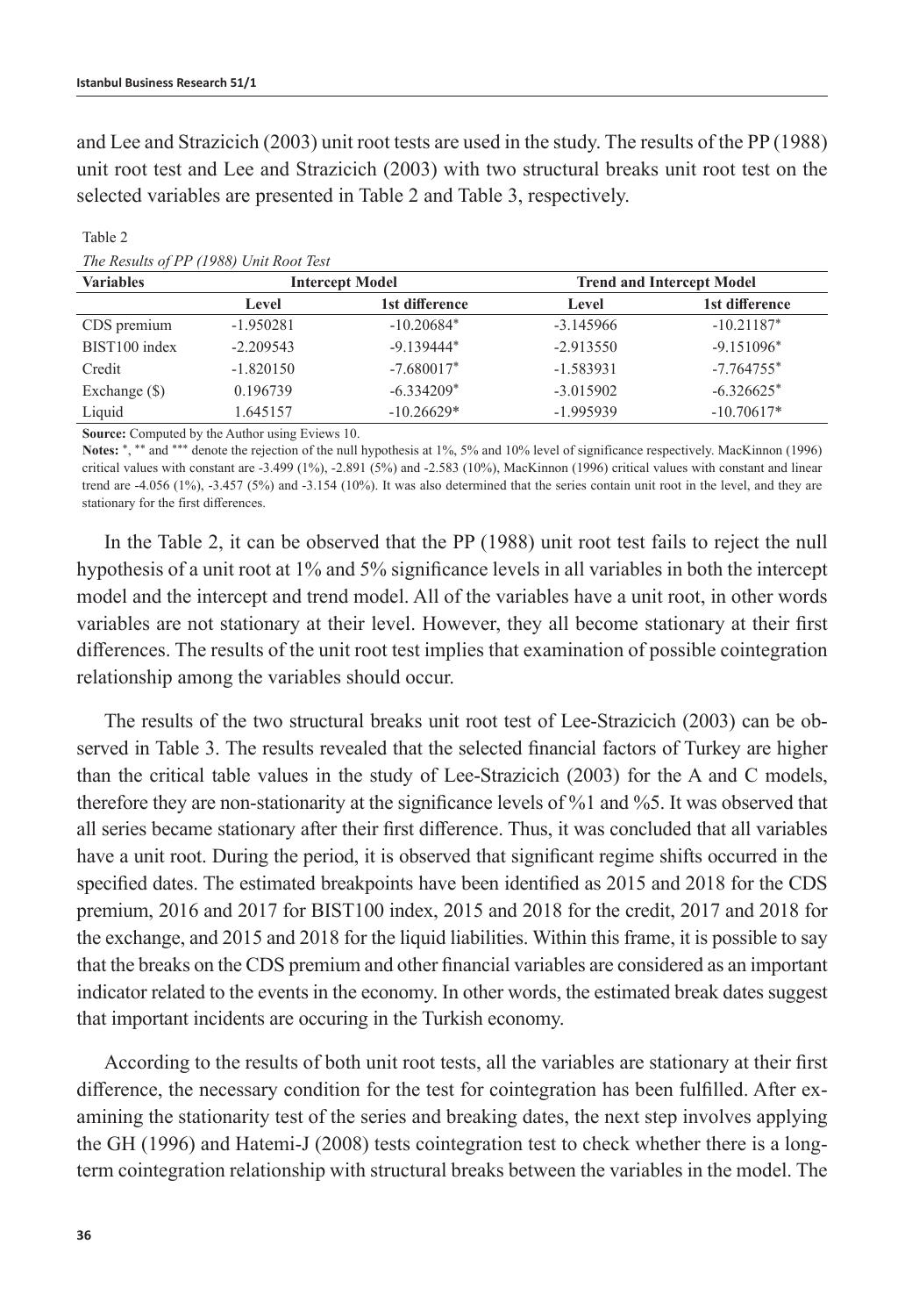GH (1996) test statistics are applied through two different models, and in the Hatemi-J (2008) two breaks test they are applied through a single model. Table 4 reports the results of this test for examining the long-run relationship between CDS premium and financial variables.

| <b>Variables</b>                                                     |                 | Lee and Strazicich (2003) LM Test |                           |                   |                |          |                                      |                   |         |  |
|----------------------------------------------------------------------|-----------------|-----------------------------------|---------------------------|-------------------|----------------|----------|--------------------------------------|-------------------|---------|--|
|                                                                      |                 | <b>Model A</b>                    | Breakpoints $(TB_1-TB_2)$ |                   | <b>Model C</b> |          | <b>Breakpoints (TB</b> $1$ -TB $2$ ) |                   |         |  |
| CDS premium                                                          |                 | $-3.566$                          |                           | 2015:M02-2018:M08 |                | $-3.855$ |                                      | 2015:M09-2018:M08 |         |  |
| BIST100 Index                                                        |                 | $-3.746$                          |                           | 2016:M12-2017:M06 |                | $-4.489$ |                                      | 2015:M09-2017:M05 |         |  |
| Credit                                                               |                 | $-2.156$                          |                           | 2018:M08-2018:M10 |                | $-5.081$ |                                      | 2015:M09-2018:M07 |         |  |
| Exchange $(\$)$                                                      |                 | $-3.826$                          |                           | 2017:M10-2018:M05 |                | $-5.163$ |                                      | 2018:M06-2018:M12 |         |  |
| Liquid                                                               |                 | $-2.959$                          |                           | 2014:M09-2015:M09 |                | $-5.191$ |                                      | 2018:M01-2018:M09 |         |  |
| Critical values for the LM unit root test statistic based on Model C |                 |                                   |                           |                   |                |          |                                      |                   |         |  |
| $\lambda$ 2 0.4                                                      |                 |                                   |                           |                   | 0.6            |          |                                      | 0.8               |         |  |
| $\lambda I$                                                          | $\frac{9}{6}$ 1 | $\frac{0}{6}$                     | %10                       | $\frac{0}{0}$ 1   | $\frac{0}{6}$  | %10      | $\frac{0}{0}$                        | $\frac{0}{6}$     | %10     |  |
| 0.2                                                                  | $-6.16$         | $-5.59$                           | $-5.27$                   | $-6.41$           | $-5.74$        | $-5.32$  | $-6.33$                              | $-5.71$           | $-5.33$ |  |
| 0.4                                                                  | ٠               |                                   | -                         | $-6.45$           | $-5.67$        | $-5.31$  | $-6.42$                              | $-5.65$           | $-5.32$ |  |
| 0.6                                                                  |                 |                                   |                           |                   | ۰              |          | $-6.32$                              | $-5.73$           | $-5.32$ |  |

*The Results of Unit Root Test with Two Structural Breaks*

**Source***:* Computed by the Author using Gauss 21.

**Notes***: Lee and Strazicich (2003) indicate the LM-type two break unit root test. TB1 and TB2 are the break dates. The Model A and C denote the breaks on the intercept and the breaks on the intercept and trend, respectively. Critical values for the LM test based on Model A at 10%, 5% and 1% significant levels are -3.504, -3.842 and -4.545 respectively. Critical values for the other coefficients follow the standard normal distribution. λj denotes the location of breaks.*

#### Table 4

Table 3

*The Results of GH (1996) and Hatemi- J (2008) Cointegration Tests*

|             |       |           | The Holding of $\sigma$ of $(1)$ of the Holding $\sigma$ ( $\equiv$ 0.00) connection feature |           |                      |             |                      |
|-------------|-------|-----------|----------------------------------------------------------------------------------------------|-----------|----------------------|-------------|----------------------|
| <b>Test</b> | Model | ADF*      | ТB                                                                                           | 71*       | ТB                   | Zα          | ТB                   |
| GH          |       | $-7.161*$ | 2016:M07                                                                                     | $-7.725*$ | 2018:M06             | $-74.04**$  | 2018:M06             |
| <b>GH</b>   | C/S   | $-7.703*$ | 2014:MA                                                                                      | $-7.743*$ | 2014:M04             | $-75.20***$ | 2018:M05             |
| HJ          | C/S   | $-8.702*$ | 2013:M12<br>2017:M03                                                                         | $-9.121*$ | 2014:M01<br>2015:M07 | $-98.141$   | 2014:M01<br>2015:M05 |

**Source:** Computed by the Author using Eviews 10.

**Notes:** The GH test critical values are from Table 1 of GH (1996. p. 109), and HJ test critical values are from Table 1 of HJ (2008. p. 501). *TB* denote the break points. 15% trimming region is used for the tests. The lag length was selected using Akaike Information Criterion out of a maximum lag of 12. \* and \*\* denote the rejection of null hypothesis of no cointegration at the 1% and 5% significance levels, respectively. The 5% critical values for ADF (and  $Z_1$ ) are -5.56, -5.83 and -6.41, respectively while the  $Z_a$  for the same equations are -59.40, -65.44 and -78.52, respectively. C, C/T and C/S denote level shifts, level shift with trend and regime shifts, respectively.

According to the results of the GH (1996) test; Model 1 (C), which allows for breaks in the intercept, and Model 3 (C/S) where regime change is tested  $ADF^*$ ,  $Z_t^*$  ve  $Z_a^*$  at a significance level of 10% or better; the absolute value of the test statistics was less than the table critical values for both models. Table 4 reports the results for the three models, indicating that when the CDS premium is the dependent variable the null hypothesis of no cointegration relationships is rejected and it is accepted that there is a long-term relationship between the series. According to the analysis results, it can be said that there is a long-term cointegration relationship between the CDS premium and the BIST100 index, credit, exchange, and liquid liabilities in both models. In other words, the cointegration relationship indicates that the relevant variables are effective on the CDS premium. When the results of the Hatemi-J (2008)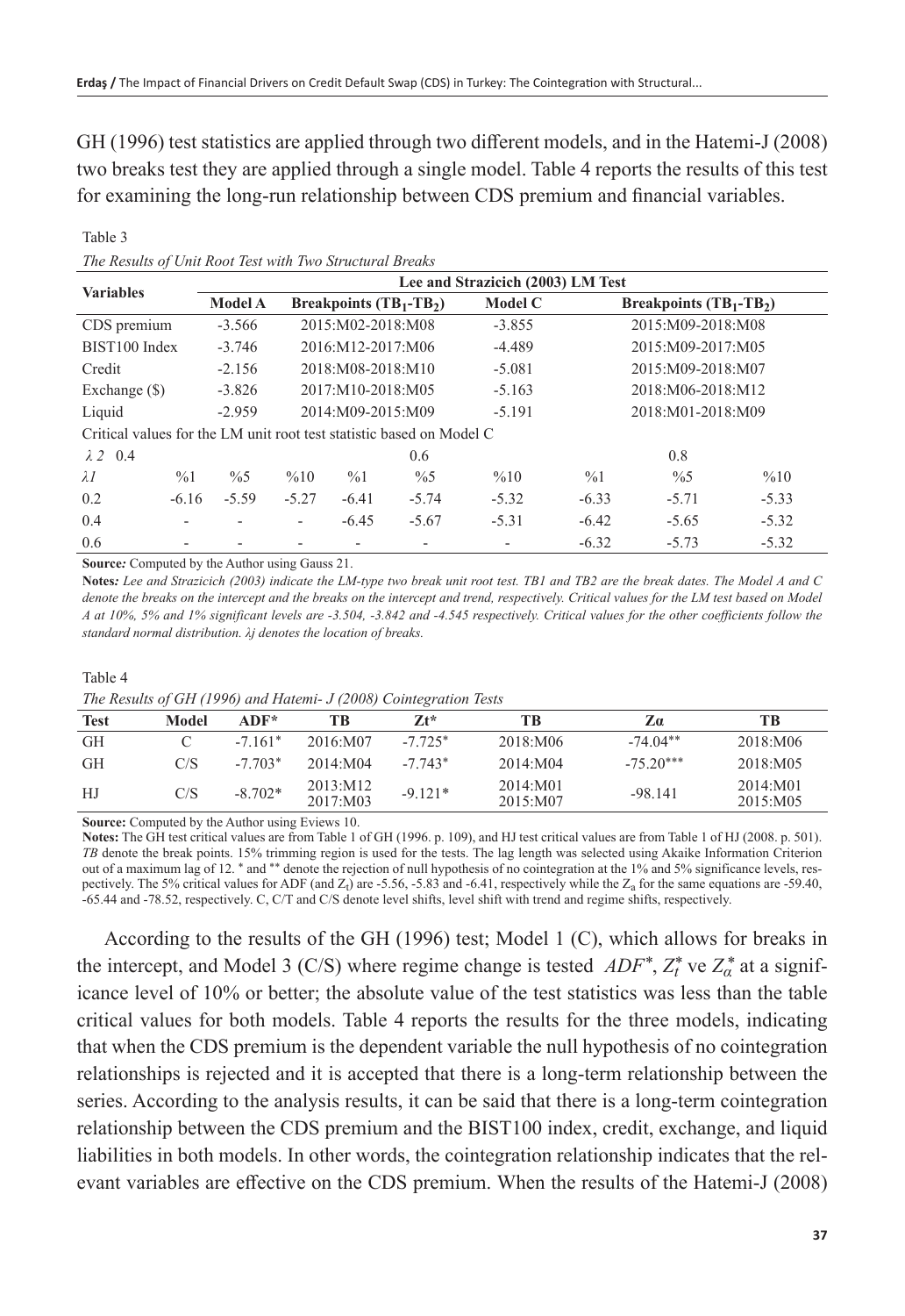structural break cointegration test are examined, the  $ADF^*$  and  $Z_t^*$  test statistics reject the null hypothesis at the 1% significance level. However, with the  $Z^*_{\alpha}$  test statistic, the null hypothesis is accepted. Since the dimension feature of the *ADF\** test statistic is close to the nominal significance level, it can be observed that the dimension distortions are less. The *ADF\** test statistic and the  $Z_t^*$  test statistic have the same asymptotic distribution (Mert and Caglar, 2019: 380). Therefore, it is observed that the results of the  $ADF^*$  and  $Z_t^*$  test statistics are lower than the table critical values in the regime change (C/S) test. In this case, the null hypothesis indicating that there is no cointegration relationship between the variables is rejected and it is concluded that there was a long-term relationship between the series. This result is in parallel with the GH (1996) cointegration test result, which takes the single structural break into account. The break dates were found because of both cointegration tests in which the relationship between the CDS premium and financial factors are determined as close dates. For the found break dates, 2014 and 2018 are both significant and remarkable. When the break dates corresponding to those years are analyzed, it is possible to say that they are related to the 17/25 December coup attempt and the following events, and the elections in 2018. It is possible to say that they are in parallel with the current condition of the Turkish economy since those break dates come after those events. As a result, the 17/25 December coup attempt, the political uncertainties after the 7 June elections, political tension between the US and Turkey, and the economic developments afterward caused the Turkish Lira to significantly lose its value and affected the CDS premium negatively. Consequently, the recent economic and political events in Turkey have caused the CDS premium to increase swiftly. Given the cointegration relations between the CDS premium and financial drivers, the findings comply with the studies of Gun et al. (2016). After the cointegration relationship between the variables is found, the long-term analysis is started by the FMOLS estimator.

In the long-term, the model estimated to observe how financial drivers affect Turkey's CDS premium is provided below.

$$
CDSt = b0 + b1BISTt + b2CREDITt + b3EXCt + b4LIQt + et
$$
\n(18)

Here, *CDS* indicates credit default swaps, *BIST* indicates BIST-100 index, *CREDIT* indicates domestic credit volume in the banking sector, *EXC* indicates dollar exchange rate, and *LIQ* indicates the liquid liabilities. Finally, *b0* and *et* is the constant and error term, respectively.

At this stage.  $01/2014$  and  $07/2015$ , which are the dates of breaks for the  $Z_t^*$  statistic are included in the model as  $dI$  and  $d2$  dummy variables by taking the regime change  $(C/S)$ which is based on the Hatemi-J (2008) cointegration test into consideration. In the study, the long-term cointegration coefficients and the model in which the dummy variables provided in equation (18) as independent variables are estimated through FMOLS. The variables which have cointegration relationships between each other and the results of the FMOLS model which is formulated with the break dates are presented in Table 5.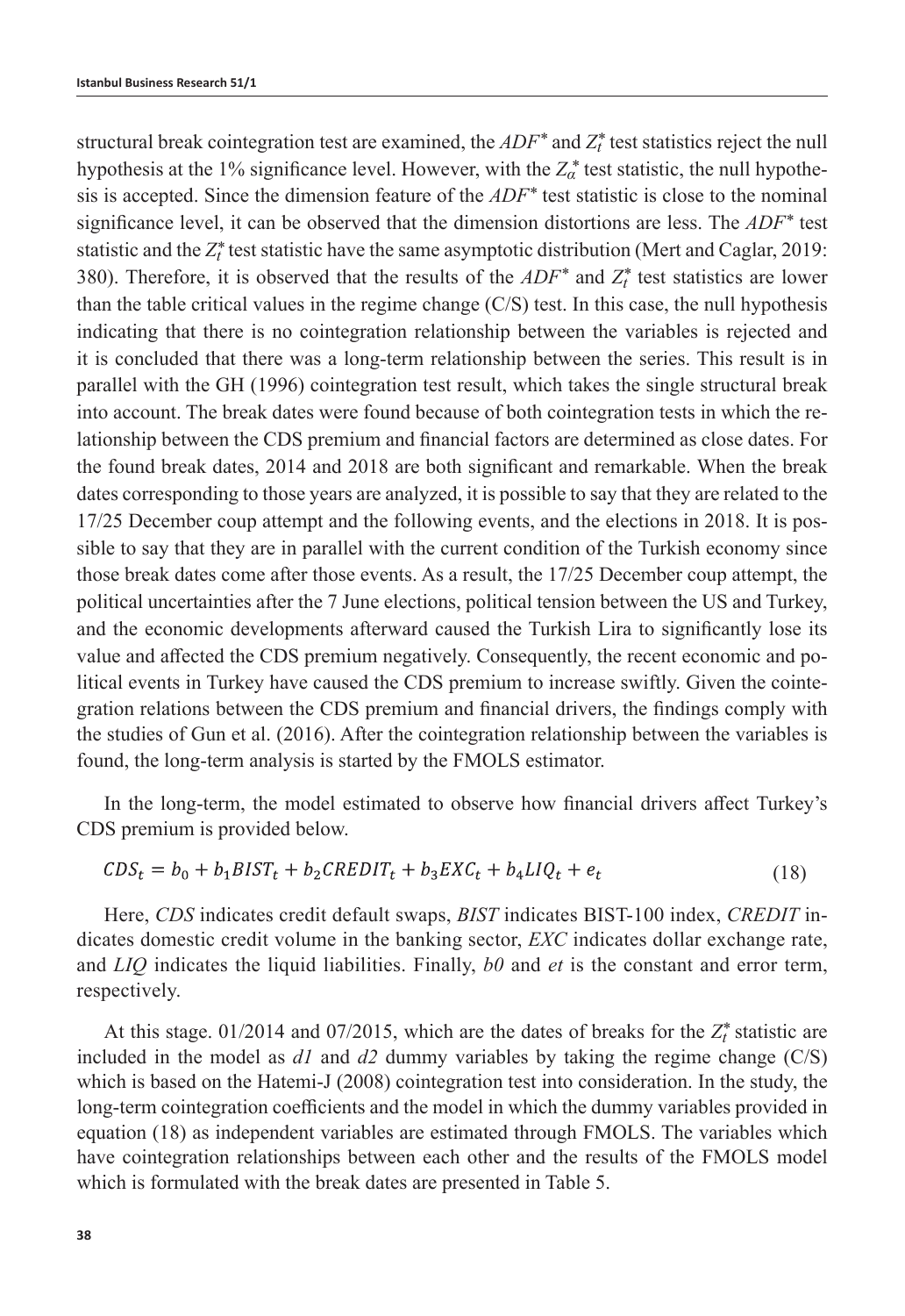| The Results of FMOLS Estimator |             |                   |             |             |
|--------------------------------|-------------|-------------------|-------------|-------------|
| Dependent<br><b>Variable</b>   | Coefficient | <b>Std. Error</b> | t-Statistic | Prob.       |
| BIST100 index                  | $-1.630801$ | 0.382762          | $-4.260612$ | $0.0001*$   |
| Credit                         | 3.847111    | 1.436125          | 2.678813    | $0.0089*$   |
| Exchange rate $(\$)$           | 1.130966    | 1.520638          | 0.743745    | 0.4592      |
| Liquid liabilities             | $-5.200600$ | 2.060450          | $-2.524012$ | $0.0136**$  |
| $\mathcal{C}$                  | 50.73411    | 17.56854          | 2.887782    | $0.0050*$   |
| d <sub>1</sub>                 | 23.96213    | 39.54010          | 0.606021    | $0.0546***$ |
| d <sub>2</sub>                 | 5.251749    | 35.87711          | 0.146382    | 0.8840      |

Table  $5 \n<sub>T1</sub>$ *The Results of FMOLS Estimator*

**Source:** Computed by the Author using Eviews 10.

Notes: \*.\*\* and \*\*\* indicate 1%, 5% and 10% level of significance, respectively. Intercepts and linear trends are included in the regressions. Barlett Kernel with a fixed bandwidth of 4 was used following. The model has good explanatory power: R2 is calculated as 0.9342, meaning that approximately 93.42% of the total sample variation of the CDS premium is explained by the independent variables.

When the coefficients in Table 5 are analysed, it can be observed that the coefficients of the variables, except for the  $d_2$  dummy variable which is included in the model as the representative of the 07/2015 break period and the foreign exchange variable, are found as statistically significant at the 1% and 5% significance levels.

According to the results obtained from the FMOLS model, it can be concluded that in a long-term period, changes in the BIST100 index and liquid liabilities affect the CDS premium significantly and negatively. On the other hand, changes in the banking sector credit volume affect the CDS premium significantly and positively. According to the results of the FMOLS, there is an opposite relationship between the CDS premium, BIST100 index and liquid liabilities. No type of relationship of CDS premium with the foreign exchange rate and d2 dummy variables is found. The BIST100 index and liquid liabilities affect the CDS premium negatively and statistically significantly as expected with theoretical expectations. Accordingly, a 1% increase in the BIST100 index causes a 1.63% decrease in the CDS premium in the long-term period. Another result is that there is a negative relationship at the 5% significance level, determined between the CDS premium and liquid liabilities. According to this result, a 1% increase in liquid liabilities causes a 5.20% decrease in the CDS premium in the longterm premium. Another result is that the banking sector domestic credit volume affects the CDS premium positively and statistically significantly, in line with theoretical expectations. According to the result, a 1% increase in the banking sector's domestic credit volume causes an increase of 3.84% on the CDS premium in the long-term period. Additionally, while a 1% increase in the exchange rate reduces the CDS premium by 1.13%, the coefficient is insignificant.

The FMOLS estimator also reveals the effects of the shocks within the structural break dates on the long-term relationships between the series. When the dummy variables representing the periods 01/2014 and 07/2015 are analysed, while the  $d_1$  dummy variable representing the period  $01/2014$  is statistically significant, the  $d_2$  dummy variable is statistically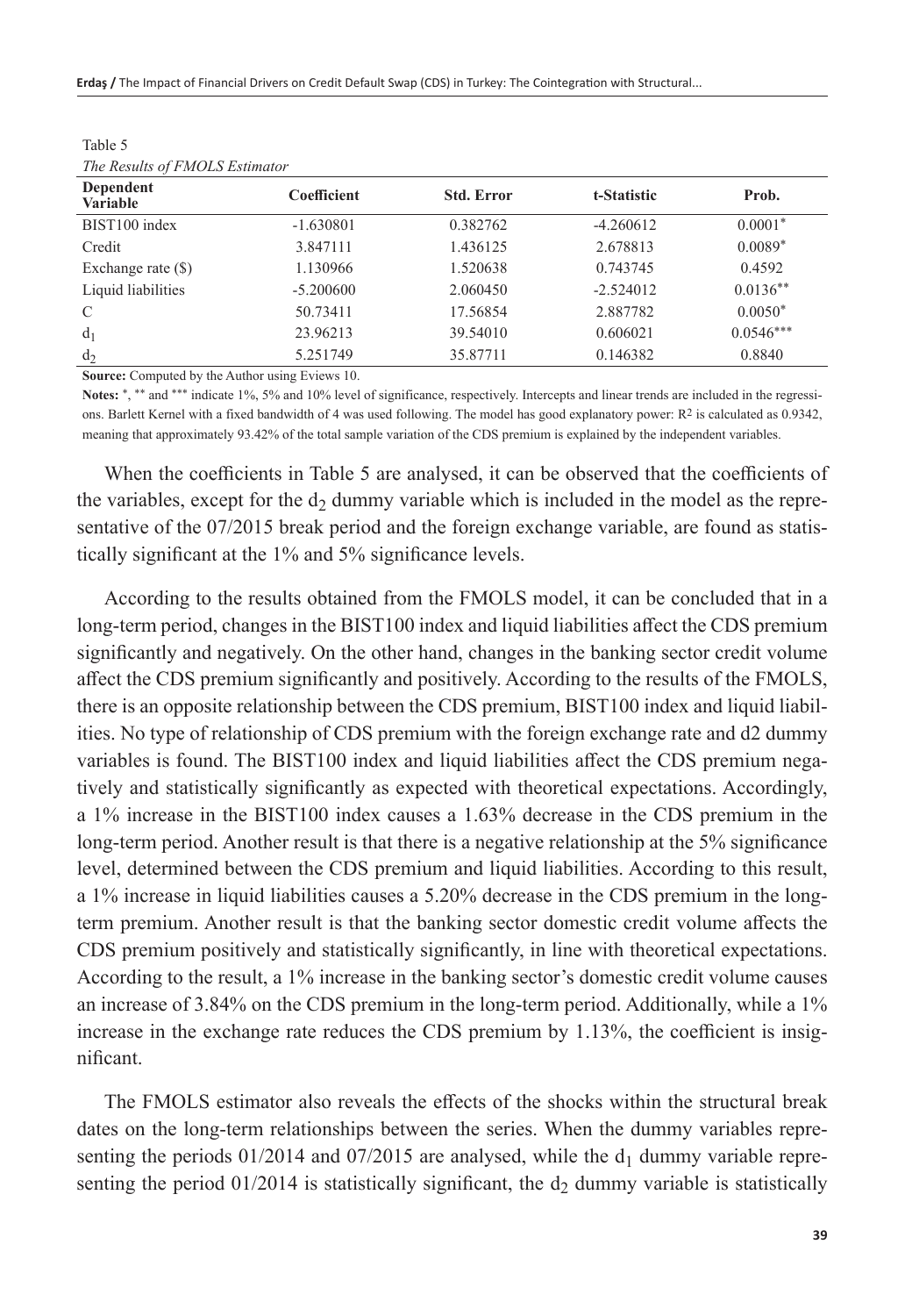insignificant. The effect of the economic and political events in the period 01/2014 (which is one of the structural break dates on the long-term relationship between the series) is statistically significant and positive. With this result, the significance of the  $d_1$  dummy variable used in the cointegration coefficient estimations is important in terms of verifying that the determining date is the year when important changes occurred in the Turkish economy. On the other hand, the coefficient values related to the FMOLS estimator indicate that liquid liabilities are the most important variable affecting the CDS premium in Turkey among the macro-financial factors analysed in the study. As a result, the increasing level of liquid liabilities, and BIST100 index in a long-term period in Turkey will decrease the CDS premium and the increasing level of banking sector domestic credit volume will increase the level of CDS premium. In the study, in which the relationship between the BIST100 index, liquid liabilities and banking domestic credit volume is determined, the explanation power of the model formed through the results of the FMOLS analysis is found as 92%. Those findings are consistent with the theoretical expectations. The opposite relationship between the BIST100 index and CDS premium can be explained as follows: when the fact that the stock market gains value which we used for explaining the sovereign risk premium is considered, it is possible to say that the entrances caused by the progress on the domestic and foreign risk desire have a decreasing effect on the risk premiums. This is because the stocks gaining value can cause lower borrowing costs for the investors. Moreover, the stock markets are the markets in which the marketable securities can be turned into cash. Thanks to this characteristic of the stock markets, the hesitation of the investor for investing in the stock markets decreases. This is because, the high number of sellers and buyers within the stock markets enables the progress of the stock markets swiftly and with high cash flow. Also, it is observed that the investors of the Istanbul Stock Exchange have determined their positions depending on the CDS values recently. In periods when the risk perception is lower, i.e. when the CDS premium is lower, it is observed that the value of the Istanbul Stock Exchange gets higher. It is possible to say that a great share of the foreign investors in the stock markets has a role in this parallelism between the stock market and the risk perception. As a result, the stock markets contribute to decreasing the sovereign risk premium of the relevant country with their role in enabling the protection, purchasing and sale transactions to be carried out within a frame of specific rules. The opposite relationship between the liquid liabilities and the CDS premium can be explained as follows: the money supply is the total amount of money that can be used by the economic units within an economy to perform their short-term obligations. Within this frame, it is observed that in case the money supply decreases in an economy, the interest rates increase and the prices and the production decreases. This causes insufficient use of the production capacity and a decrease in investments. Similarly, the investments increase when the interest rates decrease because of the increase in the money supply, and the increase in the investments increases the product. Therefore, absence of the liquidity in the markets has an important role in the decrease in the CDS premium. Finally, the positive relationship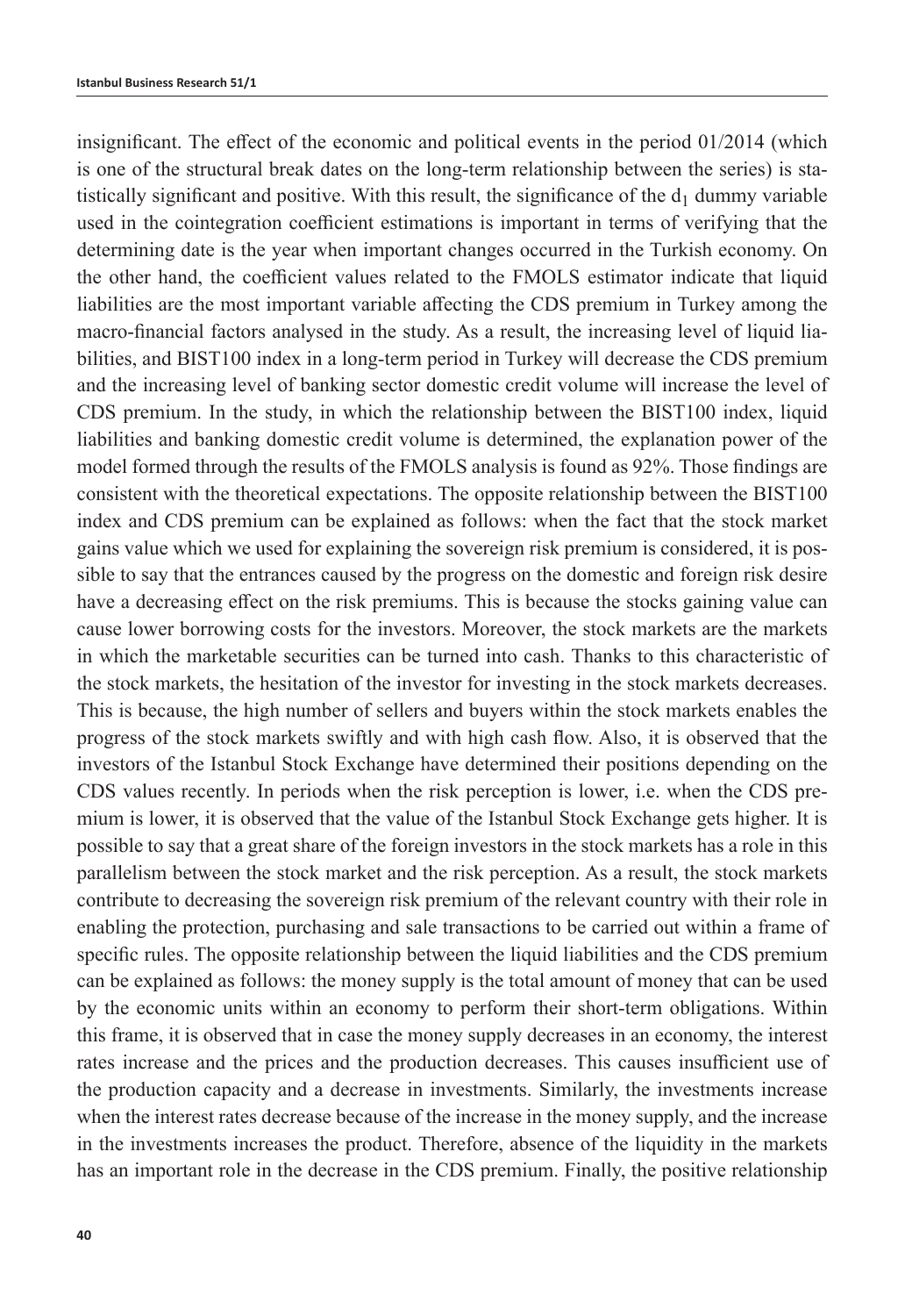between the banking sector domestic credit volume and CDS premium can be explained as follows: the banks cannot collect the cash receivables caused by the credits and marketable securities, either completely or partially. Eventually, the non-performing loans arise. When it is considered with the perception of the borrowing company, the new funding and investment opportunities become limited since the transformation of the borrowed credit to the non-performing loan bind the deposit. The investment desire and credit demand of a company whose debts are accumulated decrease. This can cause a great block in the country's economy and increase the sovereign risk premium. As a matter of fact, in several studies, it was concluded that there is a significant relationship between non-performing loans and banking sector total credit volume and this relationship is positive (Vazquez et al., 2012; Messai and Jouini, 2013; Ahmad and Bashir, 2013; Vithessonthi, 2016; Kara and Bas, 2019). In other words, an increase in non-performing loans is observed in parallel with the increasing credit volume. The increase in non-performing loans will cause a decrease in their performance by decreasing their profitability. The performance of the banking sector has an important role in the change of the CDS premium. Therefore, it is not surprising that a shock to the banking system of a country has important effects on the sovereign default risk. An increase in the performance of the banking sector causes a decrease in the CDS premium, the decrease will cause the CDS premium to increase. This result is consistent with the result of Telek and Sit (2017).

When all of the results obtained from the FMOLS are evaluated, it is concluded that liquid liabilities have the greatest effect among the selected factors, the banking sector domestic credit volume and BIST-100 have less effect on the CDS premium when they are compared with the liquid liabilities. The results are consistent with theoretical assumptions in most of the cases. The coefficients found related to the variables and direction of the relationships are in parallel with the studies conducted by Pan and Singleton (2008), Longstaff et al. (2011), Liu and Morley (2012), Ertugrul and Ozturk (2013), Hanci (2014), Eren and Basar (2016), Basarir and Keten (2016), Yenice and Hazar (2015), Akkaya (2017), Munyas (2018) and Sadeghzadeh (2019).

## **Conclusion and Policy Recommendations**

Political and economic uncertainties in a country and tensions in foreign relations can be effective in the increase of the CDS premium. With the deterioration of economic and financial indicators experienced in a country and the existence of political instability, an increase in CDS premium will be observed. The higher the CDS premium is paid for a country's borrowing tool indicates the higher the risks for that country. Countries with high CDS premiums must bear higher costs. Similarly, countries with low CDS premiums borrow at lower costs. At the same time, the higher the CDS score, the more likely that country will not pay its debts. Therefore, the CDS are of great importance for both investors and countries in need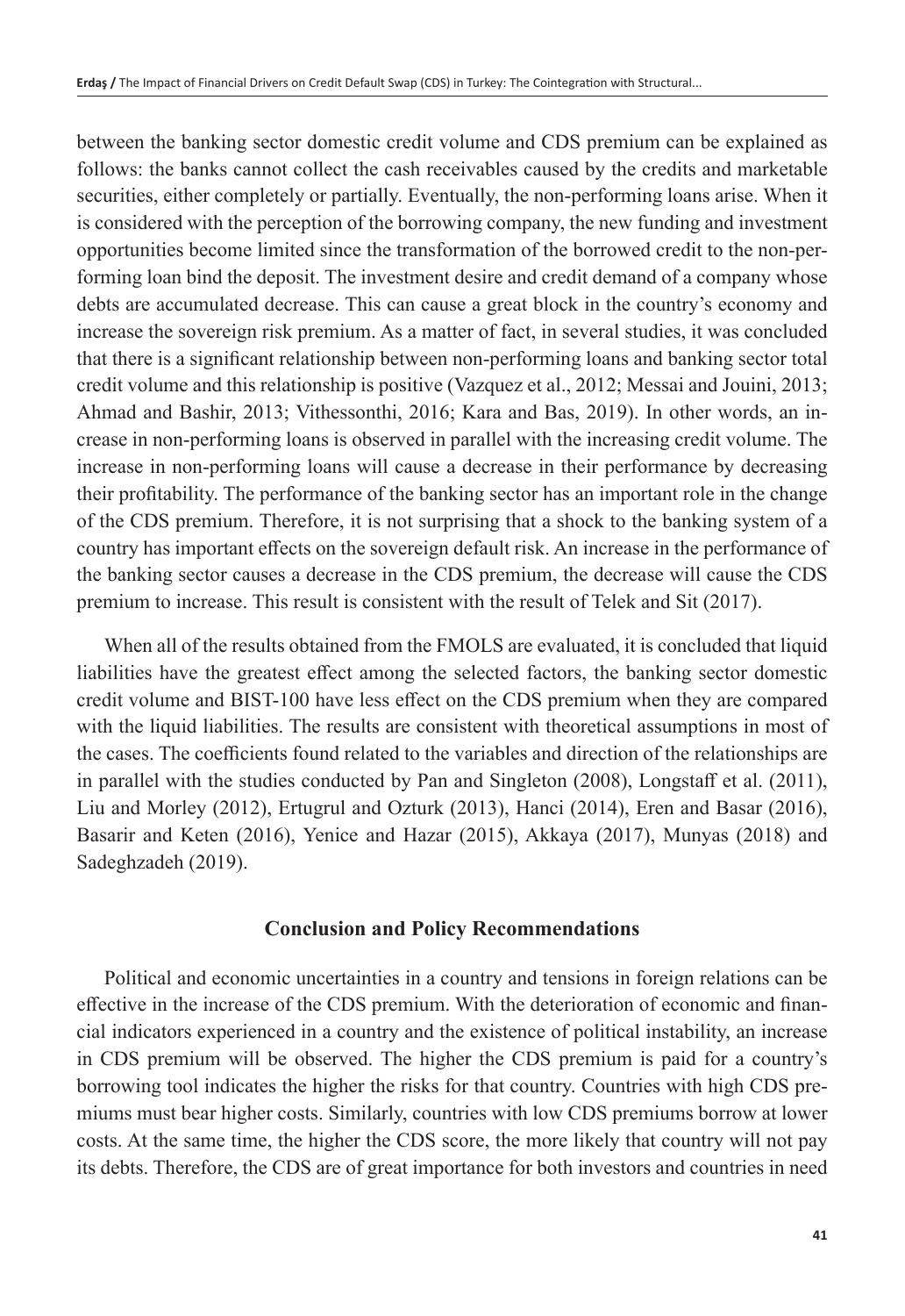of capital. Countries with low CDS premiums can obtain funds from international markets both more easily and at a lower cost. Investors, on the other hand, can direct their investments more safely and suitably by comparing country CDS premium between countries. Accordingly, finding appropriate determinants and understanding their effect on CDS premiums is crucial and beneficial for investors, analysts, or policymakers.

This study has two aims. The first aim of the study is to determine the structural breaks in the CDS premium calculated for Turkey and the economic and political reasons underlying those breaks. The second aim of the study is to analyze the effect of financial factors on the CDS premium and to reveal the relationship between financial stability and the CDS premium.

When the FMOLS test results are analyzed, it can be observed that there is a statistically significant relationship between the CDS premium and the BIST100 index, liquid liabilities, and banking domestic credit volume. There is a negative relationship between the CDS premium and BIST100 index and liquid liabilities, and there is a positive relationship with the banking domestic loan volume. In other words, an increase in the BIST100 index and liquid liabilities decreases the CDS premium, while an increase in the banking domestic loan volume increases the CDS premium. However, it is observed that the most important factor among the financial factors analysed in this study affecting the CDS premium of Turkey is the liquid liabilities in terms of the coefficient values related to the FMOLS. The FMOLS also reveals the effect of shocks at the dates of the structural break on the long-term relationship between series. The effect of the 17/25 December coup attempt in 01/2014, which is one of the structural break dates, on the long-term relationship between the series is statistically significant and positive. The break dates determined by the cointegration method indicate that there has been a significant change in the economy.

The CDS premium reflects the economic and financial performance of a country and directly affects the costs of using external financing. If the CDS premium increases, the country's economies will have to borrow with much more interest both abroad and domestically. It is known that with the increase in risk premiums, international investors tend to exit their markets. Consequently, liquidity problems increase in the markets. Additionally, international investors may cause a decrease in their risk desire for the financial assets of the countries with high CDS premiums. For this reason, it should be concluded that economies with a desire to reduce the CDS premium or sovereign risk should intensify efforts to ensure financial stability. Accordingly, it is necessary to carry out empirical studies related to the usage of the micro and macro drivers the minimize the CDS premium in emerging countries. For future research, investigating the effects of different variables with different econometric methods such as the Maki (2012) test might also be considered. However, the proliferation of the COVID-19 pandemic process, which started in January 2020 in many countries, caused changes in the fields of political, social, economic, and cultural. Countries have put into effect imperative new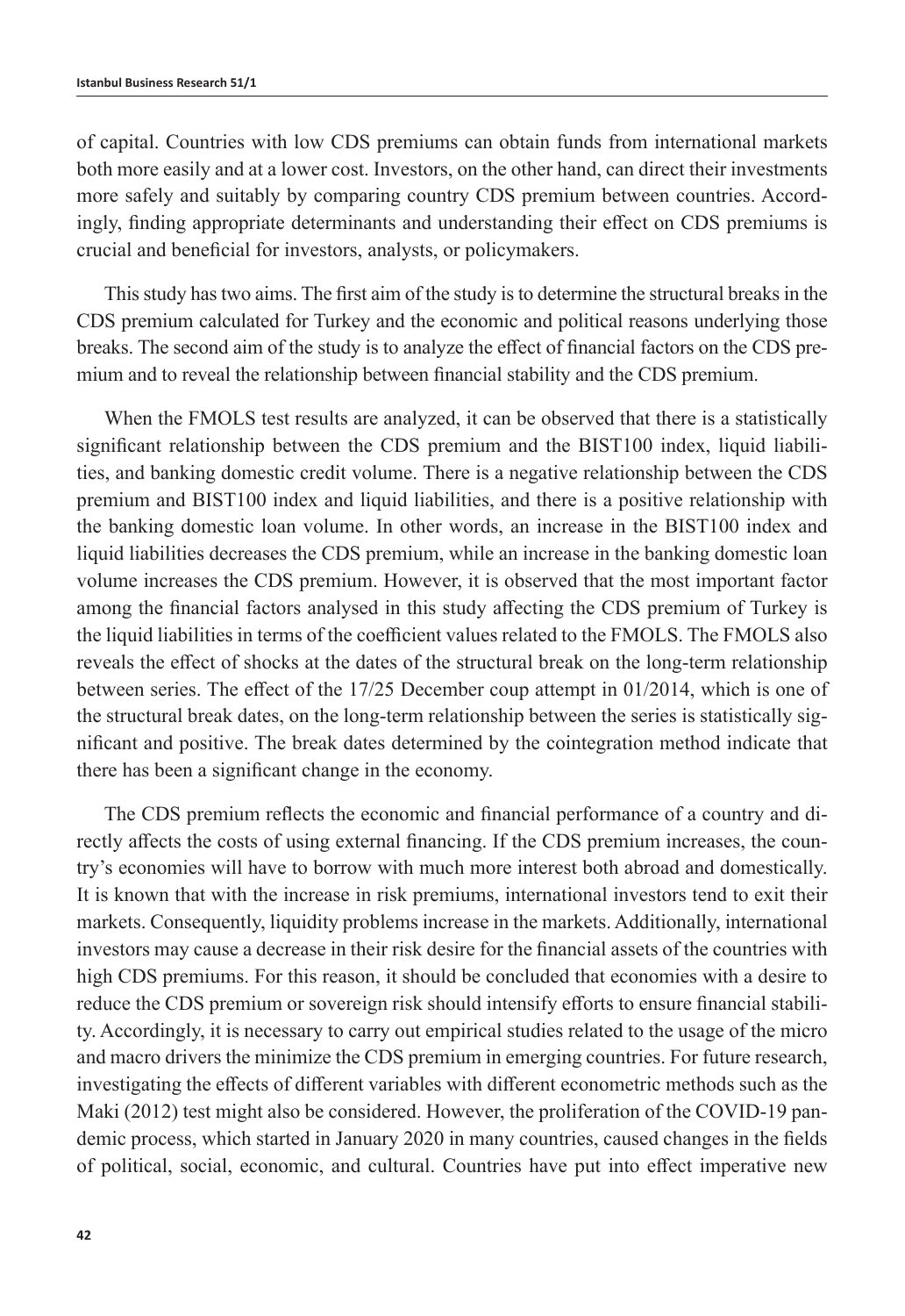applications in many fields. Hence, it is recommended to consider the effects of the economic conjuncture and global crises such as pandemic for the studies to be conducted and investigate their impact on the business world in the future. The findings of this study are expected to offer insight into the financial policymakers and for future studies.

**Peer-review:** Externally peer-reviewed.

**Conflict of Interest:** The author has no conflict of interest to declare.

**Grant Support:** The author declared that this study has received no financial support.

## **References**

- Adom, P. K., Amakye, K., Barnor C., & Quartey, G. (2015). The long-run impact of idiosyncratic and common shocks on industry output in Ghana. *OPEC Energy Review*, *39*(1), 17-52.
- Ahmad, F., & Bashir, T. (2013). Explanatory power of bank specific variables as determinants of non-performing loans: Evidence from Pakistan banking sector. *World Applied Sciences Journal*, *22*(9), 1220-1231.
- Aizenman, J., Hutchison, M. M., & Jinjarak, Y. (2013). What is the risk of European sovereign debt defaults? Fiscal space, CDS spreads and market pricing of risk. *Journal of International Money and Finance*, *Elsevier*, *34*(C), 37-59.
- Akkaya, M. (2017). Analysis of internal factors affecting CDS premium of Turkish treasuries. *Journal of Finance Letters*, *107*, 129-146.
- Aksoylu, E., & Gormus, S. (2018). Credit default swaps as an indicator of sovereign risk in developing countries: Asymmetric causality method. *The International Journal of Economic and Social Research*, *14*(1), 15-33.
- Altay, H., & Yilmaz, A. (2016). Analysing the effect of export on employment in Turkish economy. *Finans Politik & Ekonomik Yorumlar*, *53*(616), 75-86.
- Amato, J. (2005). Risk aversion and risk premia in the CDS market. *BIS Quarterly Review*, December, 55-68.
- Atmisdortoglu, A. (2019). Credit default swaps and the research on selected indicators in emerging markets. *PressAcademia Procedia*, *10*, 42-49.
- Avci, O. B. (2020). Interaction between CDS premium and stock markets: Case of Turkey. *Academic Review of Economics and Administrative Sciences*, *13*(1), 1-8.
- Baltaci, N., Akyol, H. (2016). Examination of the macroeconomic variables affecting credit default swaps. *Journal of Eco. Bibliography*, *3*(4), 610-625.
- Basarir, C., & Keten, M. (2016). A cointegration analysis between CDS premium, stock indexes and exchange rates in emerging countries. *Mehmet Akif Ersoy University Jou. of Soc. Sciences Institute*, *8*(15), 369-380.
- Bashier, A. A., & Siam, A. J. (2014). Immigration and economic growth in Jordan: FMOLS approach. *International Journal of Humanities Social Sciences and Education*, *1*(9), 85-92.
- Bozkurt, C., & Okumus, I. (2015). The effects of economic growth, energy consumption, trade openness and population density on co2 emissions in Turkey: A cointegration analysis with structural breaks. *Mustafa Kemal University Journal of Social Sciences Institute*, *12*(32), 23-35.
- Bozkurt, I. (2015). Determination of the relationship between financial stability and CDS premium by using fuzzy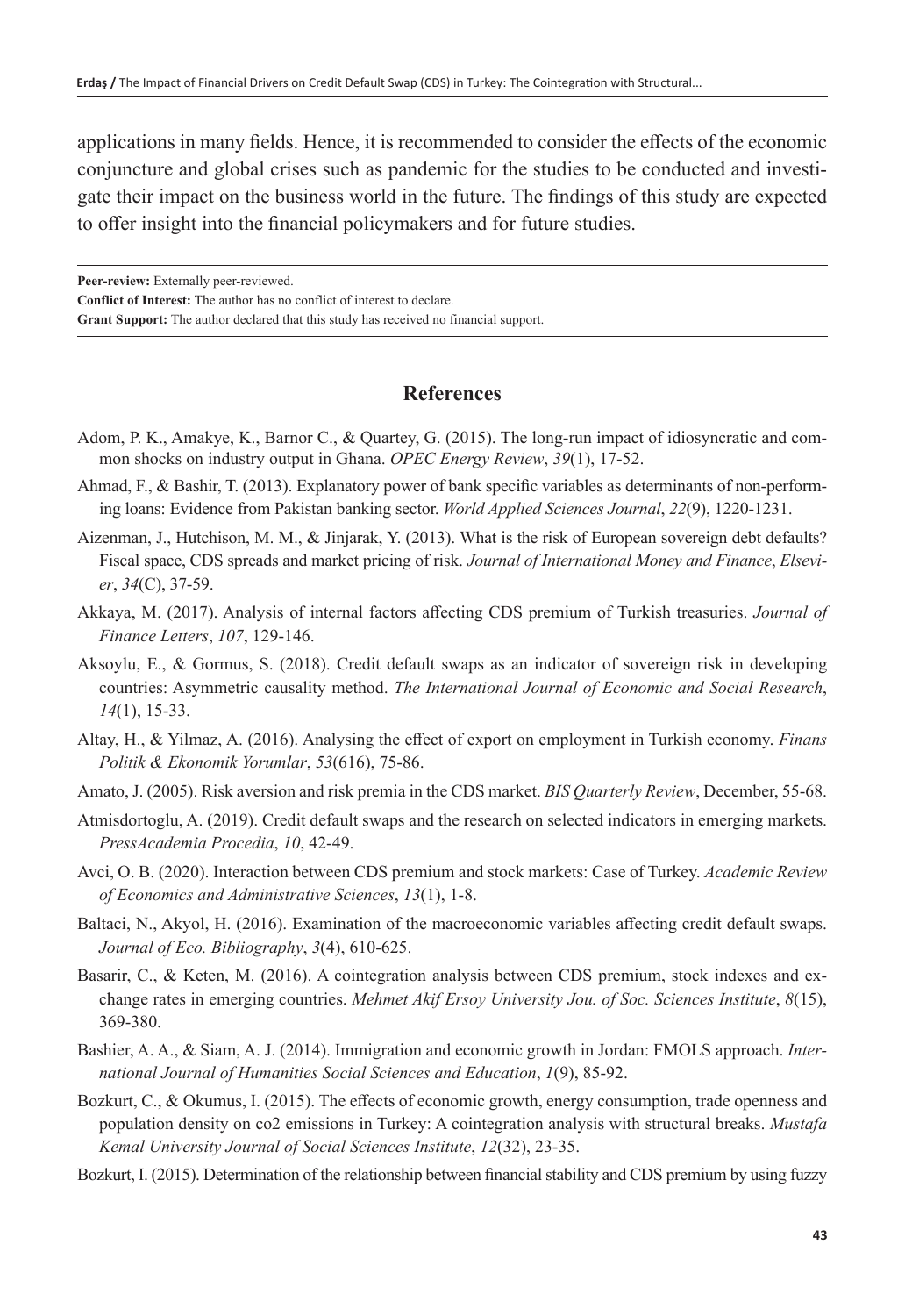regression analysis: Evidence from Turkey. *Gümüşhane Univ. Jou. of Soc. Sciences Institute*, *6*(13), 64-80.

- Caglar, A. E., & Mert, M. (2017). Environmental Kuznets hypothesis and the ımpact of renewable energy consumption on carbon emissions in Turkey: Cointegration with structural breaks approach. *Journal of Management and Economics, 24*(1), 21-38.
- Chan, K. C., Fung, H. G., & Zhang, G. (2008). On the relationship between Asian sovereign credit default swap markets and equity markets. *Journal of Asia Business Studies*, *4*(1), 1-31.
- Coronado, M., Corzo, M. T., & Lazcano, L. (2012). A case for Europe: The relationship between sovereign CDS and stock indexes. *Frontiers in Finance and Economics*, *9*(2), 32-63.
- Danaci, M. C., Sit, M., Sit, A. (2017). Relationship between credit default swaps (CDS) and growth rate: A case of Turkey. *Journal of Aksaray University Faculty of Econ. and Admin. Sciences*, *9*(2), 67-78.
- Degirmenci, N., & Pabuccu, H. (2016). Relationship between Istanbul stock market and credit default swap: VAR and NARX model. *The Journal of Academic Social Science*, *4*(35), 248-261.
- Dinc, M., Yildiz, U., & Kirca, M. (2018). Econometric analysis of structural breaks in Turkey's credit default swap (CDS). *International Journal of Econ. and Admin. Studies*, *2018*(Special Issue), 181-182.
- Eren, M., & Basar, S. (2016). Effects of credit default swaps (CDS) on BIST-100 index. *Ecoforum*, *5*(Special Issue), 123-129.
- Ersan, I., & Gunay, S. (2009). Kredi riski göstergesi olarak kredi temerrüt swapları (CDSs) ve kapatma davasinin Türkiye riski üzerine etkisine dair bir uygulama. *Bankacılar Dergisi*, *71*, 3-22.
- Ertugrul, H. M., & Ozturk, H. (2013). The drivers of credit default swap prices: Evidence from selected emerging market countries. *Emerging Markets Finance & Trade*, *49*(5), 228-249.
- Eyssell, T., Fung, H. G., & Zhang, G. (2013). Determinants and price discovery of china sovereign credit default swaps. *China Economic Review*, *24*, 1-15.
- Fender, I., Hayo, B., & Neuenkirch, M. (2012). Daily pricing of emerging market sovereign CDS before and during the global financial crisis. *Journal of Banking and Finance*, *36*(10), 2786-2794.
- Fontana, A., & Scheicher, M. (2010). An analysis of euro area sovereign CDS. Eu*ropean Central Bank Working Paper Series*, No.1271.
- Fontana, A., & Scheicher, M. (2016). An analysis of euro area sovereign CDS and Their relation with government bonds. *Journal of Banking & Finance, Elsevier*, *62*(C), 126-140.
- Gregory, A. W., & Hansen, B. E. (1996). Residual-based tests for cointegration in models with regime shifts. *Journal of Econometrics*, *70*, 99-126.
- Gun, M., Kutlu, M., & Karamustafa, O. (2016). The effects of Gezi Park protests on Turkey's credit default swaps (CDS). *Journal of Business Research-Turk*, *8*(1), 556-575.
- Hanci, G. (2014). Analyzing the relationship between the credit default swaps and BIST-100. Jou*rnal of Finance Letters*, *28*(102), 9-22.
- Hatemi-J, A. (2008). Tests for cointegration with two unknown regime shifts with an application to financial market integration. *Empirical Economics*, *35*, 497-505.
- https://tr.investing.com/rates-bonds/turkey-cds-5-year-usd
- https://www.tcmb.gov.tr/wps/wcm/connect/EN/TCMB+EN/Main+Menu/Statistics
- Hull, J., & White, A. (2001). Valuing credit default swaps II: Modelling default correlations. *Journal of Derivatives*, *8*(3), 12-22.
- Hull, J. C. (2012). *Options, Futures and Other Derivatives*. Pearson Education Ltd., United Kingdom.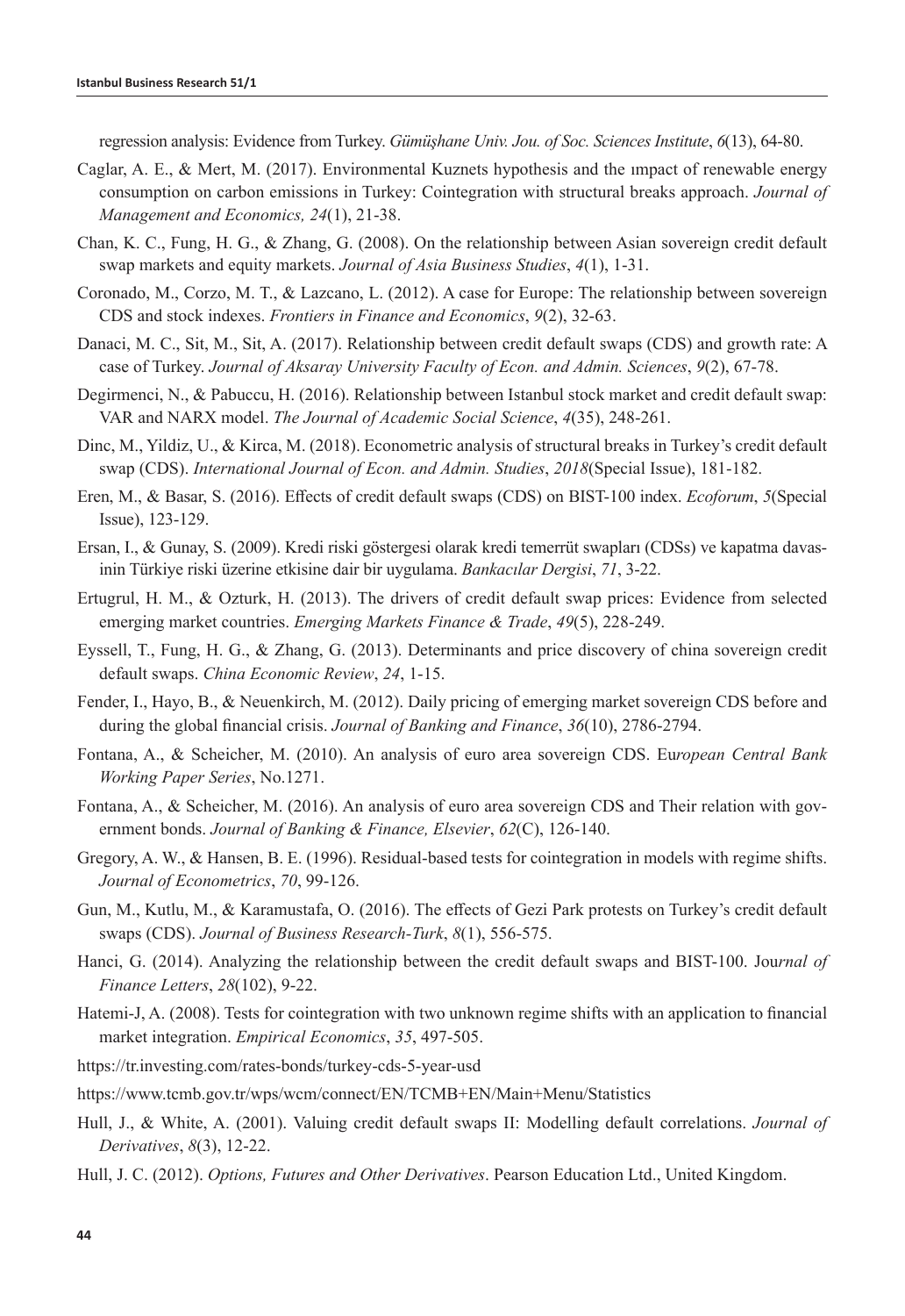- Hull, J., Predescu, M., & White, A. (2004). The relationship between credit default swap spreads, bond yields, and credit rating announcements. *Journal of Banking & Finance*, *28*(11), 2789-2811.
- Kara, M., & Bas, G. (2019). The effect of growth in total credit size on non-performing loans. *Journal of Social, Humanities and Administrative Sciences*, *5*(16), 351-357.
- Kilci, E. N. (2019). Analysis of the impact of foreign debt on sovereign CDS premium: The case of Turkey. *Journal of Turkish Court of Accounts*, *112*, 75-92.
- Kocsis, Z., & Monostori, Z. (2016). The role of country-specific fundamentals in sovereign CDS spreads: Eastern European experiences. *Emerging Markets Review*, *27*, 140-168.
- Koy, A. (2014). An empirical study on credit default swaps' spreads and bond spreads. *International Review of Economics and Management*, *2*(2), 63-79.
- Le, T. H., & Chang, Y. (2012). Oil price shocks and gold returns. *International Economics*, *131*, 71-104.
- Lee, J., & Strazicich, M. C. (2003). Minimum LM unit root test with two structural breaks. *The Review of Economics and Statistics*, 85(4), 1082-1089.
- Liu, Y., & Morley, B. (2012). Sovereign credit default swaps and the macroeconomy. *Applied Economics Letters 19*, 129-132.
- Longstaff, F. A, Pan, J., Pedersen, L. H., & Singleton, K. J. (2011). How sovereign is sovereign credit risk? *American Economic Journal: Macroeconomics*, *3*(2), 75-103.
- Maki, D. (2012). Tests for cointegration allowing for an unknown number of breaks. *Economic Modelling*, *29*(5), 2011-2015.
- Mateev, M., & Marinova, E. (2019). Relation between credit default swap spreads and stock prices: A non-linear perspective. *Journal of Economics and Finance*, *43*, 1-26.
- Mehmood, B., & Shahid, A. (2014). Aviation demand and economic growth in the Czech Republic: Cointegration estimation and causality analysis. *Statistika*, *94*(1), 54-63.
- Mert, M., & Caglar, A. E. (2019). *Eviews and Gauss Uygulamalı Zaman Serileri Analizi*. Detay Publication, Ankara.
- Messai, A. S., & Jouini, F. (2013). Micro and macro determinants of non-performing loans. *International Journal of Economics and Financial Issues*, *3*(4), 852-860.
- Munyas, T. (2018). An econometric analysis related to evaluating to the relation between CDS premium and market data: A case study in Turkey. *Atlas Int. Ref. Jou. on Social Sciences*, *4*(15), 1689-1696.
- Pan, J., & Singleton, K. J. (2008). Default and recovery implicit in the term structure of sovereign CDS spreads. *The Journal of Finance*, *63*(5), 2345-2384.
- Phillips, P. C. B., & Hansen, B. E. (1990). Statistical inference in instrumental variables regression with I(1) processes. *Review of Eco. Studies*, *57*, 99-125.
- Phillips, P. C. B., & Perron, P. (1988). Testing for a unit root in time series regression. *Biometrica*, *75*(2), 335-346.
- Sadeghzadeh, K. (2019). Sensitivity of stock indices to country risks: Analysis on selected countries. *Atatürk University Journal of Economics and Administrative Sciences*, *33*(2) 435-450.
- Sarigul, H., & Sengelen, H. E. (2020). The link between sovereign credit default swaps and bank stock prices: An empirical study on bank stocks in the Borsa Istanbul. *The Journal of Accounting and Finance*, *86*, 205-222.
- Sevil, G., & Unkaracalar, T. (2020). An assessment of the relationship between CDS spreads and portfolio